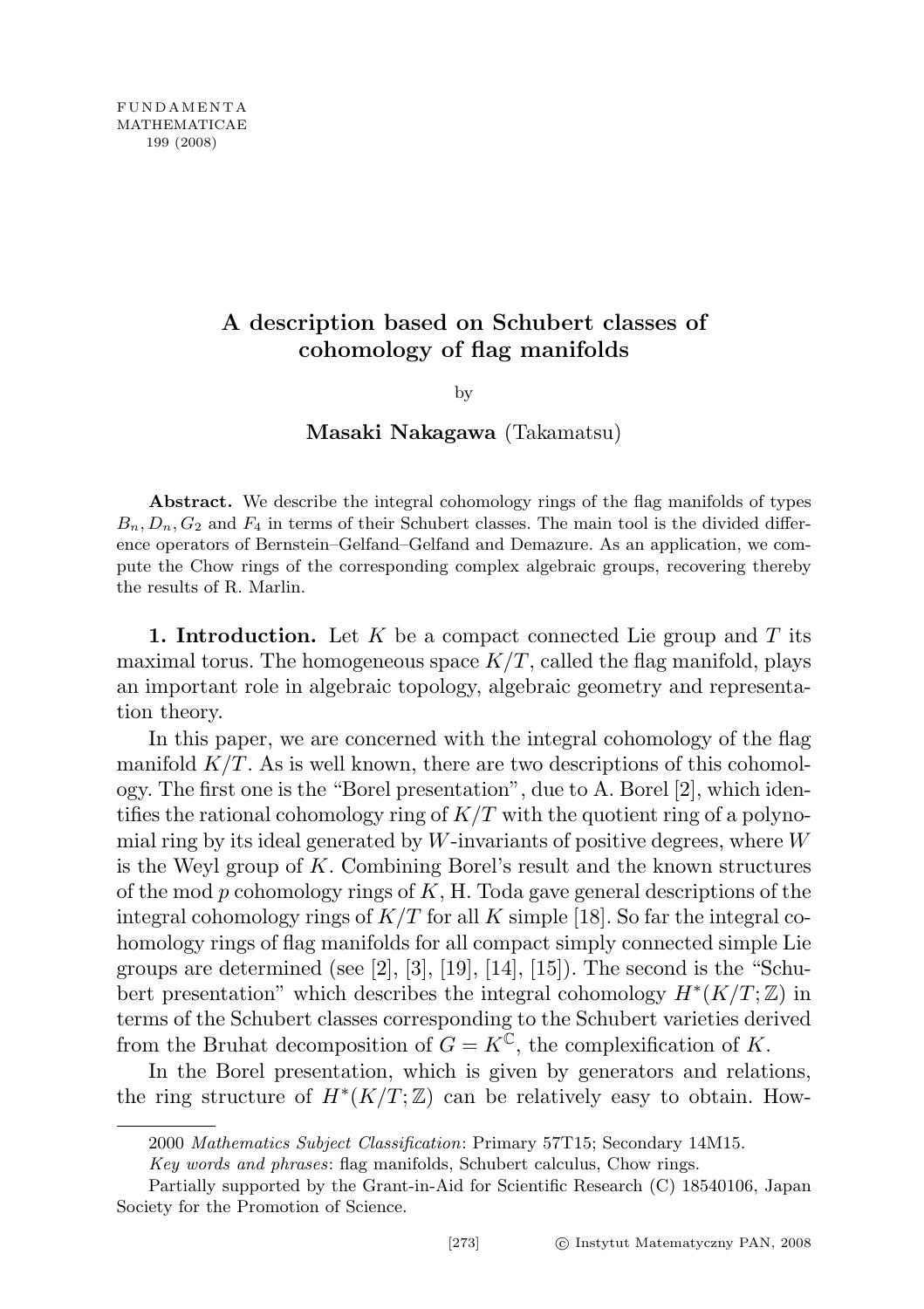ever, the generators in this presentation have little geometric meaning. In contrast, in the Schubert presentation, the Schubert classes correspond to the geometric objects—the Schubert varieties—and they form an additive basis for  $H^*(K/T;\mathbb{Z})$  ([5]). As a disadvantage, the multiplicative structure among them is closely related to the intersection multiplicities, and is highly complicated in general.

Up to now, there have been several attempts to establish a connection between the two descriptions for some types of spaces (see, e.g., [1], [8], [11]). The main aim of this paper also falls in this category. More precisely, we express the ring generators in the Borel presentation of  $H^*(K/T;\mathbb{Z})$  for  $K = SO(n)$ ,  $G_2$  and  $F_4$  in terms of Schubert classes. For this, we make use of the "divided difference operators" introduced independently by Bernstein– Gelfand–Gelfand  $[1]$  and Demazure  $[6]$ . For K as above, there exist extra generators of degrees greater than two. So we cannot apply the divided difference operators directly to these higher generators. Fortunately, using the classical fact that, rationally, the cohomology of  $K/T$  is generated as a ring by two-dimensional elements, and the integral cohomology of  $K/T$ has no torsion, we can carry out the computation. An additional aim of this paper is to apply our results to recovering the Chow rings of the complex algebraic groups  $SO(n)$ ,  $Spin(n)$ ,  $G_2$  and  $F_4$ , which were originally computed by R. Marlin [13]. (In this paper, we denote the compact Lie groups, e.g., by  $SO(n)$ ,  $Spin(n)$ ,  $G_2$ ,  $F_4$ , while their complexifications by  $SO(n)$ ,  $Spin(n)$ ,  $G_2$ ,  $F_4$  respectively.) In order to determine the Chow rings of the corresponding flag manifolds, Marlin relied on the result of Demazure [6] which describes them as the "cohomology rings of the root system", and he made elaborate computations. In this paper, we simplify Marlin's computations, using the Borel presentation of  $H^*(K/T;\mathbb{Z})$  and our result mentioned above.

The paper is organized as follows. In Section 2, we briefly review the cohomology of flag manifolds, emphasizing the difference between the Borel and Schubert presentations. In Section 3, we introduce the divided difference operators of Bernstein–Gelfand–Gelfand and Demazure and collect the results used later. Sections 4 to 6 are devoted to computations, and we obtain there the main results of this paper (see Propositions 4.3, 4.7, 5.3 and 6.5). In Section 7, following Grothendieck's remark  $([9, p. 21,$  Remarques  $2°]$ , we compute the Chow rings of  $SO(n)$ ,  $Spin(n)$ ,  $G_2$  and  $F_4$  (see Theorems 7.2, 7.3, 7.4 and 7.1).

We observe that the method of this paper can also be applied to the exceptional Lie groups  $E_6$ ,  $E_7$  and  $E_8$ . Indeed, we succeeded in computing the Chow rings of the complex algebraic groups  $E_6$  and  $E_7$  in [12].

Acknowledgments. Firstly, we thank Július Korbaš for reading carefully the manuscript and giving us useful comments and William Fulton for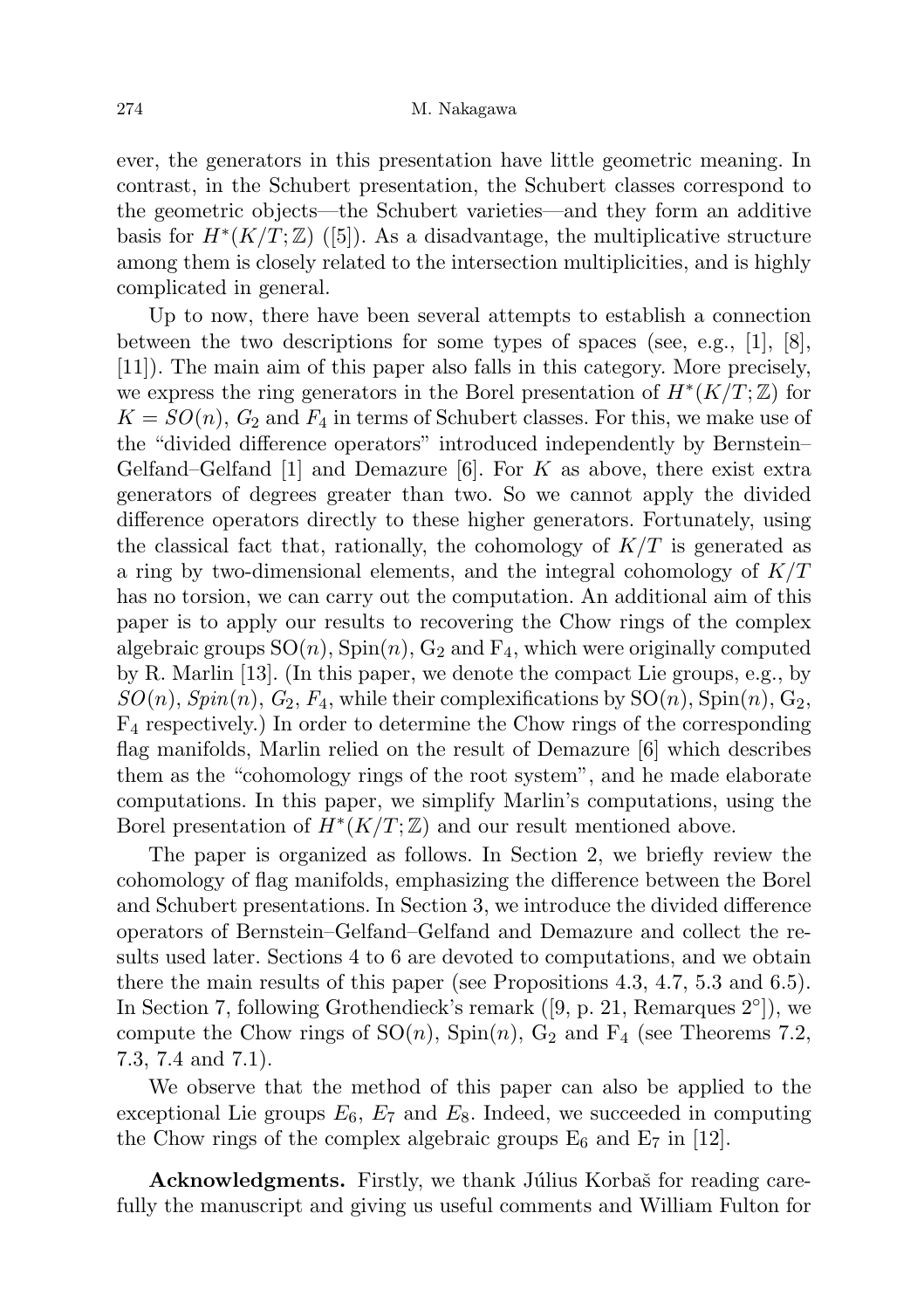kindly pointing out an error concerning the Schubert classes in the earlier version of the manuscript. Secondly, we thank Mamoru Mimura for giving us various suggestions. Finally, we thank Shizuo Kaji for the program using Maple, which confirmed our computations.

2. The cohomology of flag manifolds. In this section we briefly review the Borel and Schubert presentations of the cohomology of flag manifolds.

We introduce the notation that is needed in the following.

- $K:$  a compact simply connected simple Lie group of rank  $l$ ;
- $T: a maximal torus of K$ ;
- $G = K^{\mathbb{C}}$ : a complexification of K;
- $B:$  a Borel subgroup containing  $T$ ;
- t: the Lie algebra of  $T$ ;  $t^*$ : the dual space of t;
- $(\cdot | \cdot)$ : the invariant inner product on  $\mathfrak{t}$  (or on  $\mathfrak{t}^*$ );
- $\Delta \subset \mathfrak{t}^*$ : the root system with respect to T;
- $\Delta^+$ : the set of positive roots,  $\Delta^- = -\Delta^+$ ;
- $\Pi = {\alpha_1, \ldots, \alpha_l}$ : the system of simple roots;
- $\alpha^{\vee} = 2\alpha/(\alpha \,|\, \alpha)$ : the coroot corresponding to  $\alpha \in \Delta$ ;
- $\omega_i$   $(1 \leq i \leq l)$ : the *i*th fundamental weight, satisfying  $(\omega_i | \alpha_j^{\vee}) = \delta_{ij}$ ;
- $s_i = s_{\alpha_i}$   $(1 \leq i \leq l)$ : the reflection corresponding to the simple root  $\alpha_i$ ;
- $W = W(K)$ : the Weyl group of K generated by the simple reflections  $S = \{s_1, \ldots, s_l\};$
- $l(w)$ : the length of an element  $w \in W$  with respect to  $\{s_1, \ldots, s_l\}$ ;
- $w_0$ : the longest element of W;
- $e_i(x_1, \ldots, x_n)$ : the *i*th elementary symmetric function in variables  $x_1, \ldots, x_n$ .

Now we review the Borel presentation. The inclusion  $T \hookrightarrow K$  induces the classical fibration

$$
K/T \stackrel{\iota}{\rightarrow} BT \stackrel{\varrho}{\rightarrow} BK,
$$

where  $BT$  (resp.  $BK$ ) denotes the classifying space of T (resp. K). The induced homomorphism

(2.1) 
$$
c = \iota^* : H^*(BT; \mathbb{Z}) \to H^*(K/T; \mathbb{Z})
$$

is called the characteristic homomorphism and plays a crucial role in Borel's work. The Weyl group W acts naturally on T, hence on  $H^2(BT;\mathbb{Z})$ . We extend this natural action of W to the whole  $H^*(BT;\mathbb{Z})$  and also to  $H^*(BT;\mathbb{F})$  $= H^*(BT;\mathbb{Z}) \otimes_{\mathbb{Z}} \mathbb{F}$ , where  $\mathbb F$  is any field. We denote by  $H^*(BT;\mathbb{Z})^W$  (resp.  $H^*(BT;\mathbb{F})^W$  the ring of W-invariants in  $H^*(BT;\mathbb{Z})$  (resp.  $H^*(BT;\mathbb{F})$ ). Then one of the main results of Borel can be stated as follows.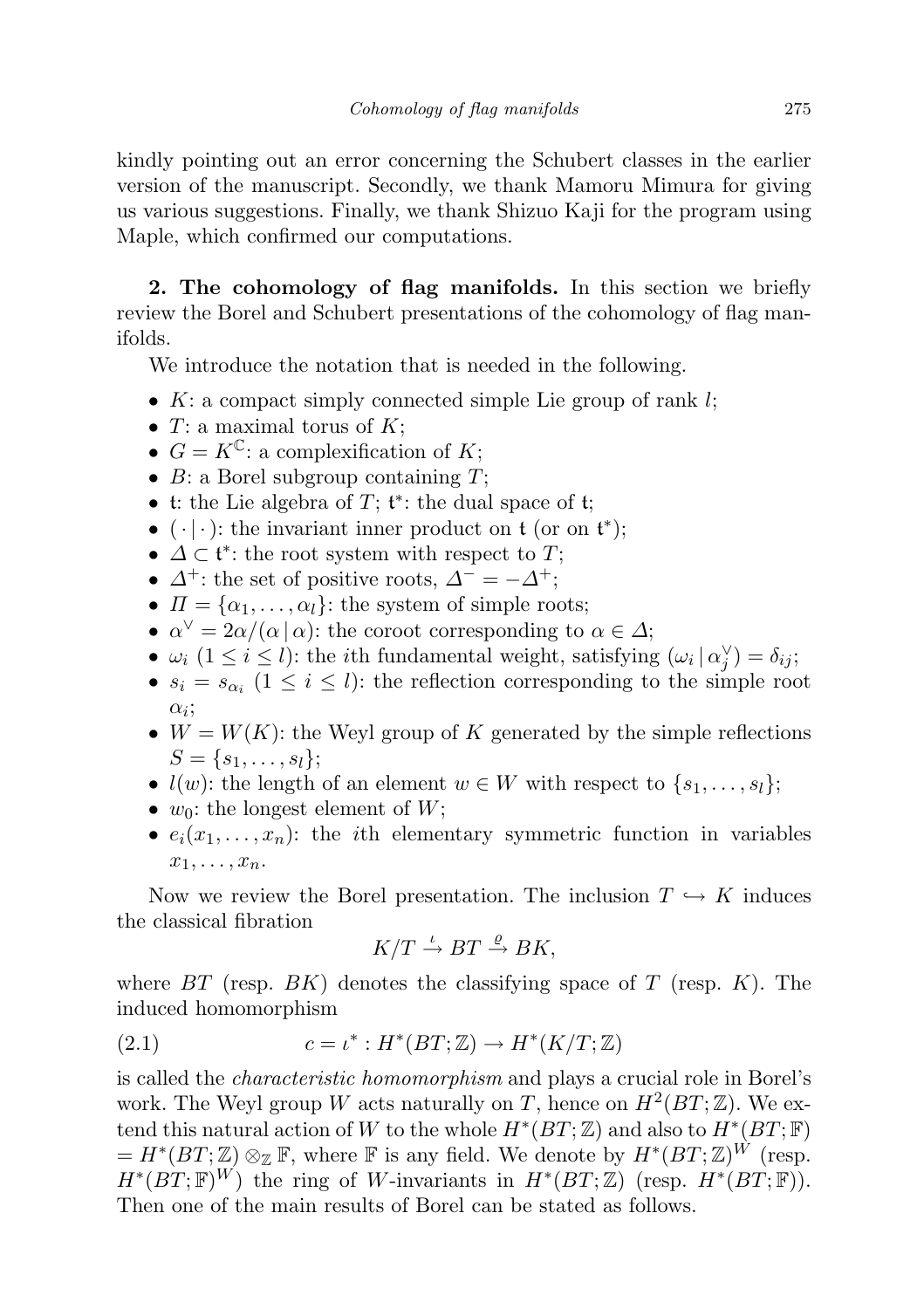## 276 M. Nakagawa

THEOREM 2.1 (Borel [2]). Let  $\mathbb F$  be a field of characteristic zero. Then the characteristic homomorphism induces an isomorphism

$$
\bar{c}: H^*(BT;\mathbb{F})/(H^+(BT;\mathbb{F})^W) \to H^*(K/T;\mathbb{F}),
$$

where  $(H^+(BT;\mathbb{F})^W)$  is the ideal in  $H^*(BT;\mathbb{F})$  generated by the W-invariants of positive degrees.

In particular, one can reduce the computation of the rational cohomology ring  $H^*(K/T;\mathbb{Q})$  to that of the ring of invariants  $H^*(BT;\mathbb{Q})^W$ . Observe that  $H^*(K/T;\mathbb{Q})$  is generated by  $H^2(K/T;\mathbb{Q})$  as a ring. In order to determine the integral cohomology ring  $H^*(K/T;\mathbb{Z})$ , we need further considerations. In [18], Toda established a method to describe the integral cohomology ring  $H^*(K/T;\mathbb{Z})$  by a minimal system of generators and relations, from the mod p cohomology rings  $H^*(K;\mathbb{Z}/p\mathbb{Z})$  and the rational cohomology ring  $H^*(K/T;\mathbb{Q})$ . In general, besides the two-dimensional generators, there are extra generators of higher degrees, and hence the characteristic homomorphism c is not surjective over  $\mathbb Z$  in that case. Along the lines of Toda's method, the integral cohomology rings of flag manifolds for all compact simply connected simple Lie groups have been computed (see [2], [3], [19], [14], [15]). However, as mentioned in the introduction, the generators have less geometric meaning in the Borel presentation.

We pass to reviewing the Schubert presentation. Recall the Bruhat decomposition,

$$
G = \coprod_{w \in W} B\dot{w}B,
$$

where  $\dot{w}$  denotes any representative of w in  $W = N_K(T)/T$ ;  $N_K(T)$  is the normalizer of  $T$  in  $K$ . It induces a cell decomposition,

$$
G/B = \coprod_{w \in W} B\dot{w}B/B,
$$

where

$$
X_w^\circ = B\dot{w}B/B \cong \mathbb{C}^{l(w)}
$$

is called the *Schubert cell*. Note that we have a homeomorphism  $K/T \cong G/B$ by the Iwasawa decomposition. The *Schubert variety*  $X_w$  is defined to be the closure of  $X^{\circ}_{w}$ . Then it is known that

$$
X_w = \coprod_{v \le w} X_v^\circ,
$$

where  $\leq$  is the Bruhat–Chevalley ordering. The fundamental class  $[X_w]$ of  $X_w$  lies in  $H_{2l(w)}(G/B;\mathbb{Z})$ . We define the cohomology class  $Z_w \in$  $H^{2l(w)}(G/B;\mathbb{Z})$  as the Poincaré dual of  $[X_{w_0w}] \in H_{2N-2l(w)}(G/B;\mathbb{Z})$ , where N is the complex dimension of the flag manifold  $G/B$ . We call  $Z_w$  the Schubert class. The Schubert classes  $\{Z_w\}_{w\in W}$  form an additive basis for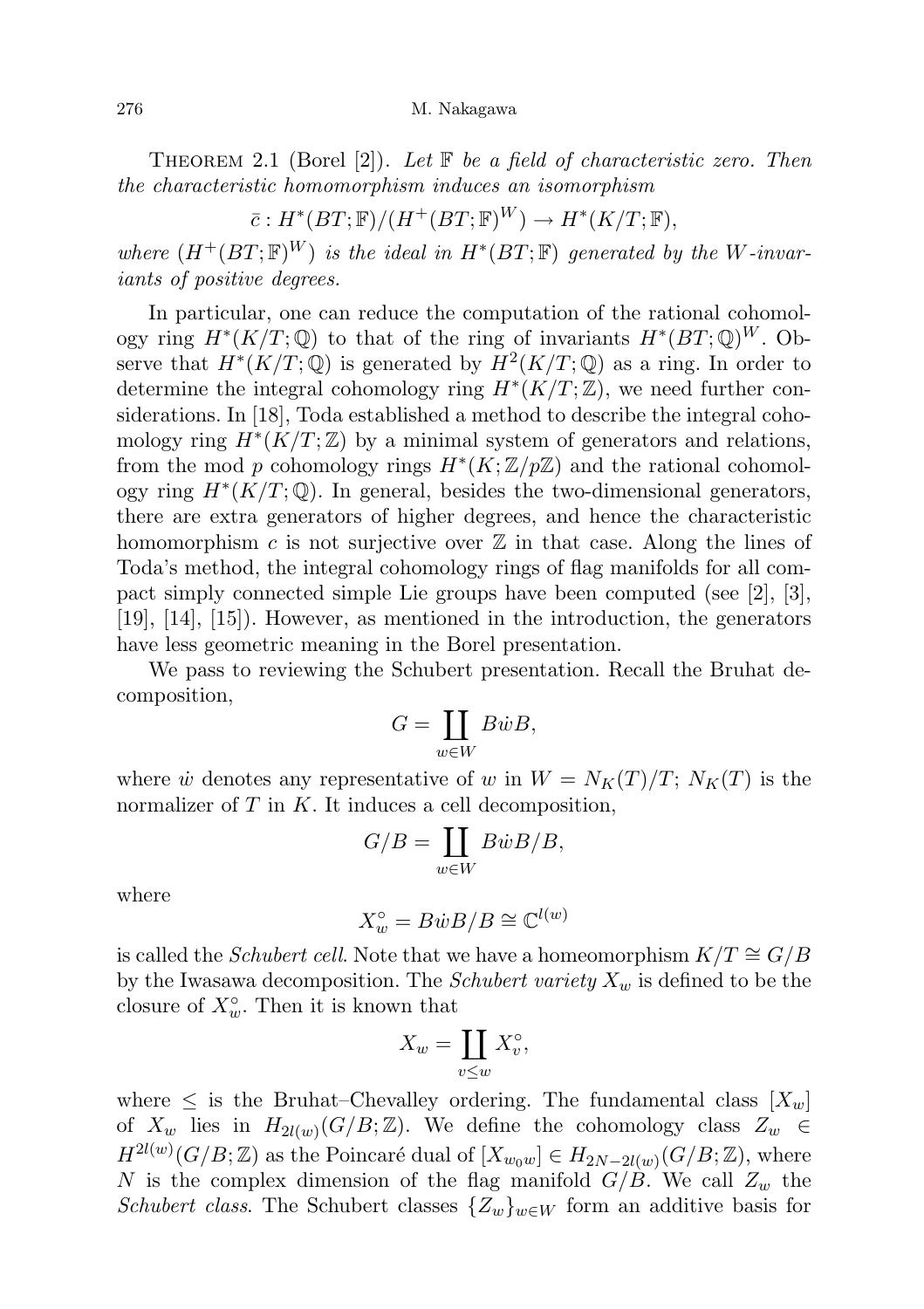$H^*(G/B;\mathbb{Z})$ . We refer to  $\{Z_w\}_{w\in W}$  as the *Schubert basis*. In order to complete the description of  $H^*(G/B;\mathbb{Z})$ , we have to compute the intersection multiplicities. Namely, given  $u, v \in W$ , we can put

$$
Z_u \cdot Z_v = \sum_{\substack{w \in W \\ l(u) + l(v) = l(w)}} a_{u,v}^w Z_w
$$

for some integers  $a_{u,v}^w$ , and we have to determine these "structure constants"  $a_{u,v}^w$ . For this problem, several results are available. For example, we have the following

THEOREM 2.2 (Chevalley formula [5]). If  $w \in W$  and  $\alpha \in \Pi$ , then

$$
Z_{s_{\alpha}} \cdot Z_w = \sum_{\substack{\beta \in \Delta^+ \\ l(ws_\beta)=l(w)+1}} (\beta^\vee | \omega_\alpha) Z_{ws_\beta}.
$$

For recent developments in the Schubert calculus, in particular, on multiplying Schubert classes, see also [7], [16].

3. Schubert calculus on flag manifolds. As reviewed in the previous section, there are two different ways of describing the integral cohomology ring of  $K/T$ , and therefore we have two bases for  $H^*(K/T; \mathbb{Z})$ . One is the "algebraic basis" derived from the Borel presentation and the other is the "geometric basis"  $\{Z_w\}_{w\in W}$  consisting of the Schubert classes. It is interesting to know how these two bases are related. More precisely, we wish to express the ring generators obtained in the Borel presentation in terms of the Schubert basis. Our main tool will be the divided difference operators introduced independently by Bernstein–Gelfand–Gelfand [1] and Demazure [6]. We now recall their definition. For  $\alpha \in \Delta$ , we define an endomorphism of  $H^*(BT;\mathbb{Z})$  by

$$
\Delta_{\alpha}(u) = \frac{u - s_{\alpha}(u)}{\alpha}, \quad u \in H^*(BT; \mathbb{Z}).
$$

DEFINITION 3.1. For  $w \in W$ , we define the operator

$$
\varDelta_w=\varDelta_{\alpha_{i_1}}\circ\cdots\circ\varDelta_{\alpha_{i_k}}
$$

on  $H^*(BT; \mathbb{Z})$  lowering the degree by  $2l(w)$ , where  $w = s_{i_1} \cdots s_{i_k}$  is a reduced decomposition of w.

One can show that the operator  $\Delta_w$  is well defined, i.e., it is independent of the choice of the reduced decomposition of  $w$ .

Note that the divided difference operators  $\Delta_{\alpha}$ ,  $\alpha \in \Delta$ , are characterized by the following two properties:

(3.1) 
$$
\Delta_{\alpha}(\omega_{\beta}) = \delta_{\alpha\beta},
$$

(3.2) 
$$
\Delta_{\alpha}(uv) = \Delta_{\alpha}(u)v + s_{\alpha}(u)\Delta_{\alpha}(v)
$$

for  $u, v \in H^*(BT; \mathbb{Z})$ .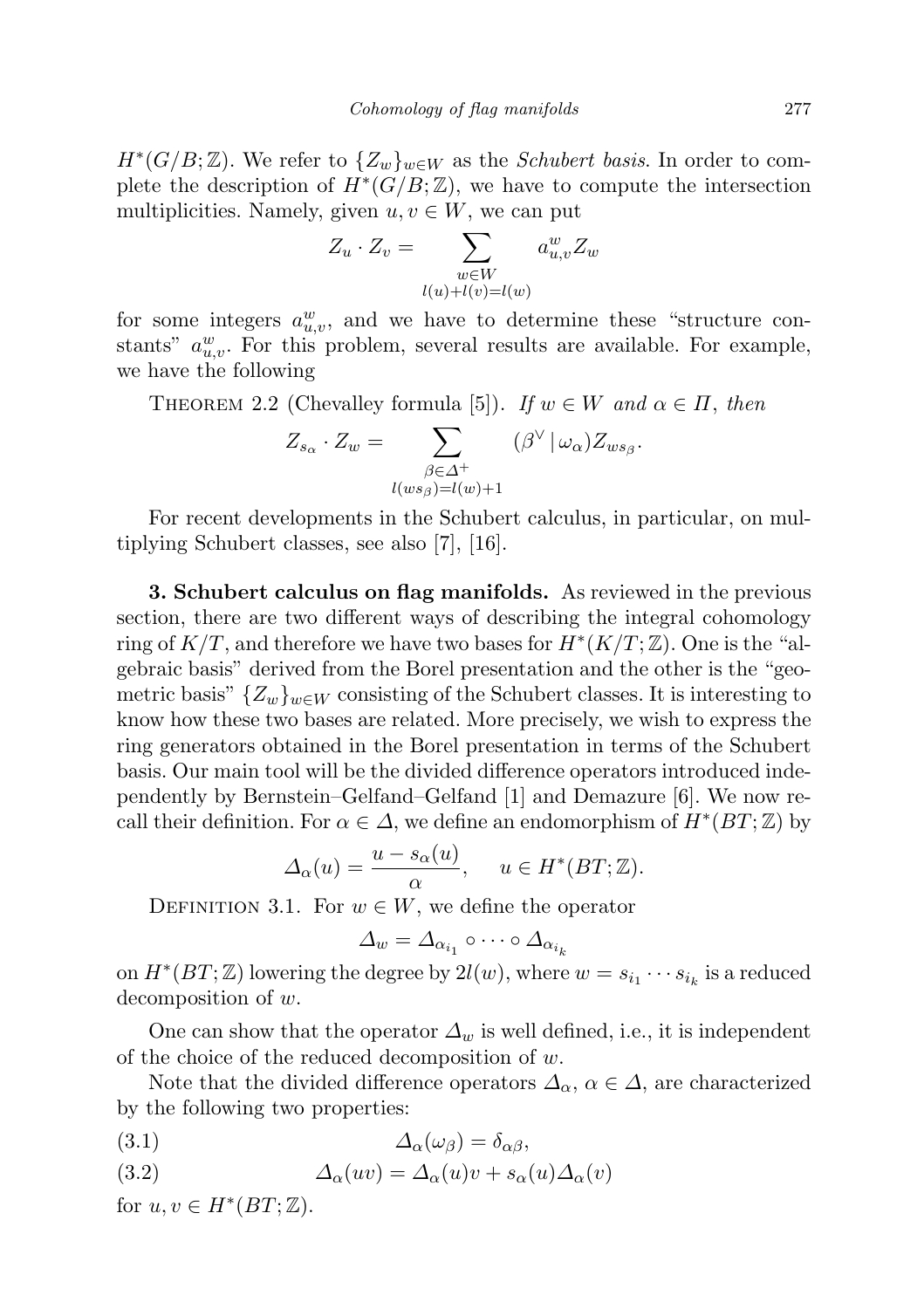The characteristic homomorphism

$$
c: H^*(BT; \mathbb{Z}) \to H^*(K/T; \mathbb{Z})
$$

can be described by the divided difference operators. Since  $\{Z_w\}_{w\in W}$  is a  $\mathbb{Z}\text{-basis for } H^*(K/T; \mathbb{Z})$ , we can put

$$
c(f) = \sum_{l(w)=k} a_w Z_w, \quad a_w \in \mathbb{Z},
$$

for a polynomial  $f \in H^{2k}(BT;\mathbb{Z})$ . So we have to determine the coefficients  $a_w$ . This problem was solved independently by Bernstein–Gelfand–Gelfand [1] and Demazure [6].

THEOREM 3.2 (Bernstein–Gelfand–Gelfand [1], Demazure [6]). For a polynomial  $f \in H^{2k}(BT;\mathbb{Z})$ , we have

$$
c(f) = \sum_{l(w)=k} \Delta_w(f) Z_w.
$$

In particular, for  $\alpha \in \Pi$ , we have

$$
c(\omega_{\alpha})=Z_{s_{\alpha}}.
$$

In addition, using the divided difference operators, we can express an arbitrary Schubert class  $Z_w$  as a polynomial in the variables  $Z_{s_i}$ . This is the Giambelli formula which we now recall (for details, see [10, Section 3]). Consider the element

$$
d = \prod_{\alpha \in \Delta^+} \alpha.
$$

Then we have

THEOREM 3.3 (Giambelli formula). The Schubert class  $Z_w$  corresponding to  $w \in W$  is given by

$$
Z_w = c\bigg(\Delta_{w^{-1}w_0}\bigg(\frac{d}{|W|}\bigg)\bigg).
$$

In Sections 4–6, we exploit the above theorems to find the correspondence between "algebraic bases" and "geometric bases" in the cases of  $K = SO(n)$ ,  $G_2$  and  $F_4$ .

4. The cases of  $B_n$  and  $D_n$ . In this section, we consider the special orthogonal group  $SO(n)$ . First we deal with the odd special orthogonal group  $SO(2n+1)$ . Let  $T^n$  be the standard maximal torus of  $SO(2n+1)$ ,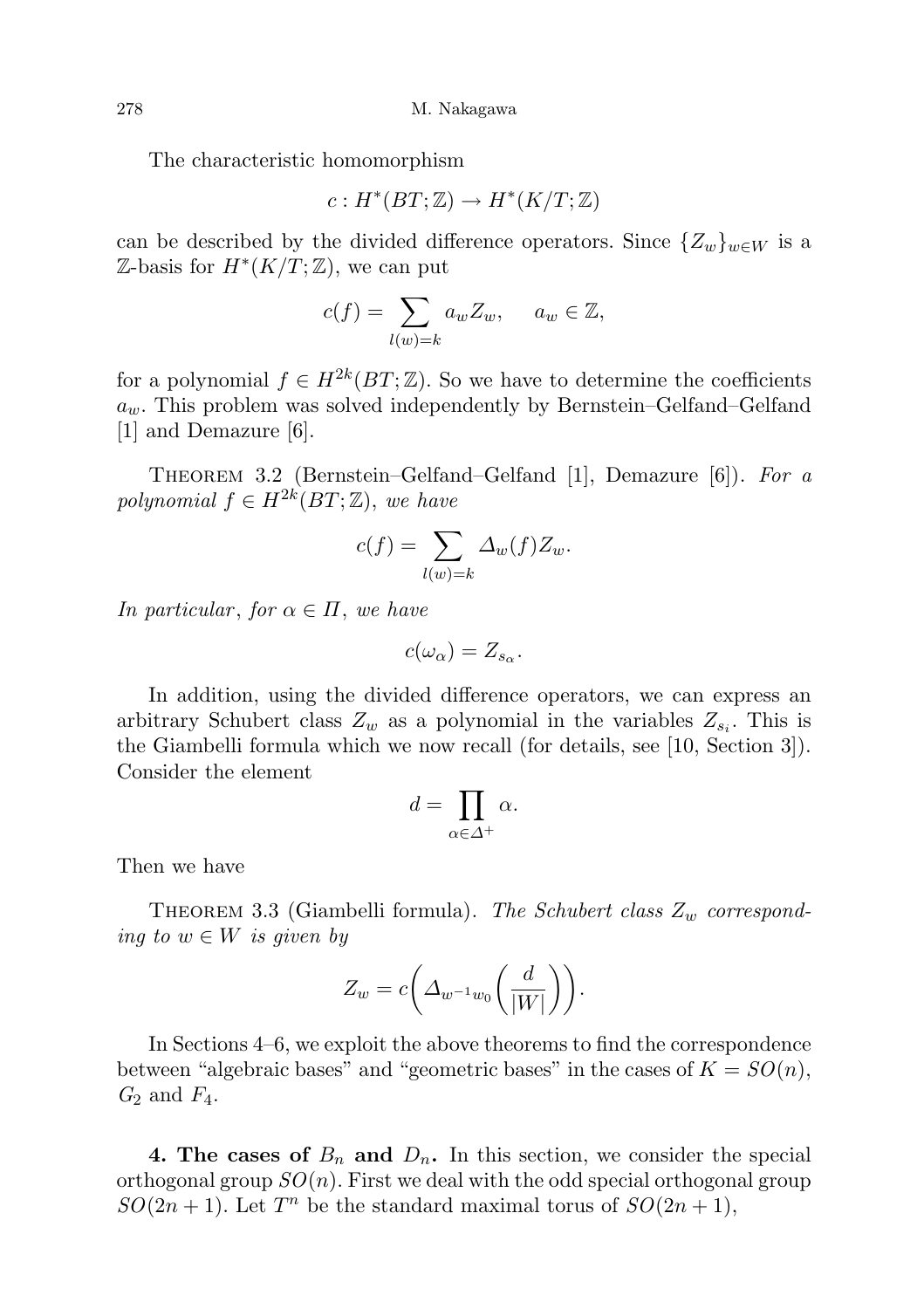$$
T^{n} = \left\{\left(\begin{array}{ccc} \cos 2\pi t_{1} & -\sin 2\pi t_{1} & & \\ \sin 2\pi t_{1} & \cos 2\pi t_{1} & & \\ & \ddots & & \\ & & \cos 2\pi t_{n} & -\sin 2\pi t_{n} \\ & & \sin 2\pi t_{n} & \cos 2\pi t_{n} \\ & & & 1 \end{array}\right)\right\}.
$$

Then we have an isomorphism

$$
H^*(BT^n;\mathbb{Z})=\mathbb{Z}[t_1,\ldots,t_n].
$$

The system of simple roots is

$$
\Pi = \{ \alpha_1 = t_1 - t_2, \alpha_2 = t_2 - t_3, \dots, \alpha_{n-1} = t_{n-1} - t_n, \alpha_n = t_n \}.
$$

The corresponding fundamental weights  $\{\omega_i\}_{1 \leq i \leq n}$  are

(4.1) 
$$
\omega_i = t_1 + \dots + t_i \quad (1 \le i \le n-1), \n\omega_n = \frac{1}{2}(t_1 + \dots + t_n).
$$

Let  $s_i$   $(1 \leq i \leq n)$  be the reflection corresponding to  $\alpha_i$   $(1 \leq i \leq n)$ . Then the Weyl group  $W(SO(2n + 1))$  is finite and is generated by  $s_i$   $(1 \leq i \leq n)$ which act on  $\{t_i\}_{1\leq i\leq n}$  as permutations and sign changes:

(4.2) 
$$
W(SO(2n+1)) = \langle s_1, \ldots, s_n \rangle \cong \mathcal{S}_n \ltimes (\mathbb{Z}/2\mathbb{Z})^n,
$$

where  $S_n$  is the symmetric group of n letters and  $\ltimes$  means semidirect product.

Now we recall the Borel presentation of  $H^*(SO(2n+1)/T^n;\mathbb{Z})$ , which was probably known, in some form, already to Borel. However, in an explicit form, it first appeared in [19] as far as the author knows.

Theorem 4.1 (Toda–Watanabe [19, Theorem 2.1]). The integral cohomology ring of  $SO(2n+1)/T^n$  is

$$
H^*(SO(2n+1)/T^n; \mathbb{Z}) = \mathbb{Z}[t_1, \dots, t_n, \gamma_1, \dots, \gamma_n]/
$$
  

$$
\begin{pmatrix} c_i - 2\gamma_i (1 \le i \le n), \\ 2k-1 \\ \gamma_{2k} + \sum_{i=1}^{2k-1} (-1)^i \gamma_i \gamma_{2k-i} (1 \le k \le n) \end{pmatrix},
$$

where we denote by the same symbols  $t_i \in H^2(SO(2n+1)/T^n;\mathbb{Z})$  the images of  $t_i \in H^2(BT^n;\mathbb{Z})$  under the homomorphism  $c, c_i = e_i(t_1, \ldots, t_n)$   $(1 \leq i$  $\leq n$ , and  $\gamma_i = 0$  for  $i > n$ .

We wish to express the algebra generators  $\{t_1, \ldots, t_n, \gamma_1, \ldots, \gamma_n\}$  in terms of Schubert classes. For simplicity, we denote the Schubert class corresponding to  $w = s_{i_1} \cdots s_{i_k}$  by  $Z_{i_1 \cdots i_k}$ , although the reduced decomposition of a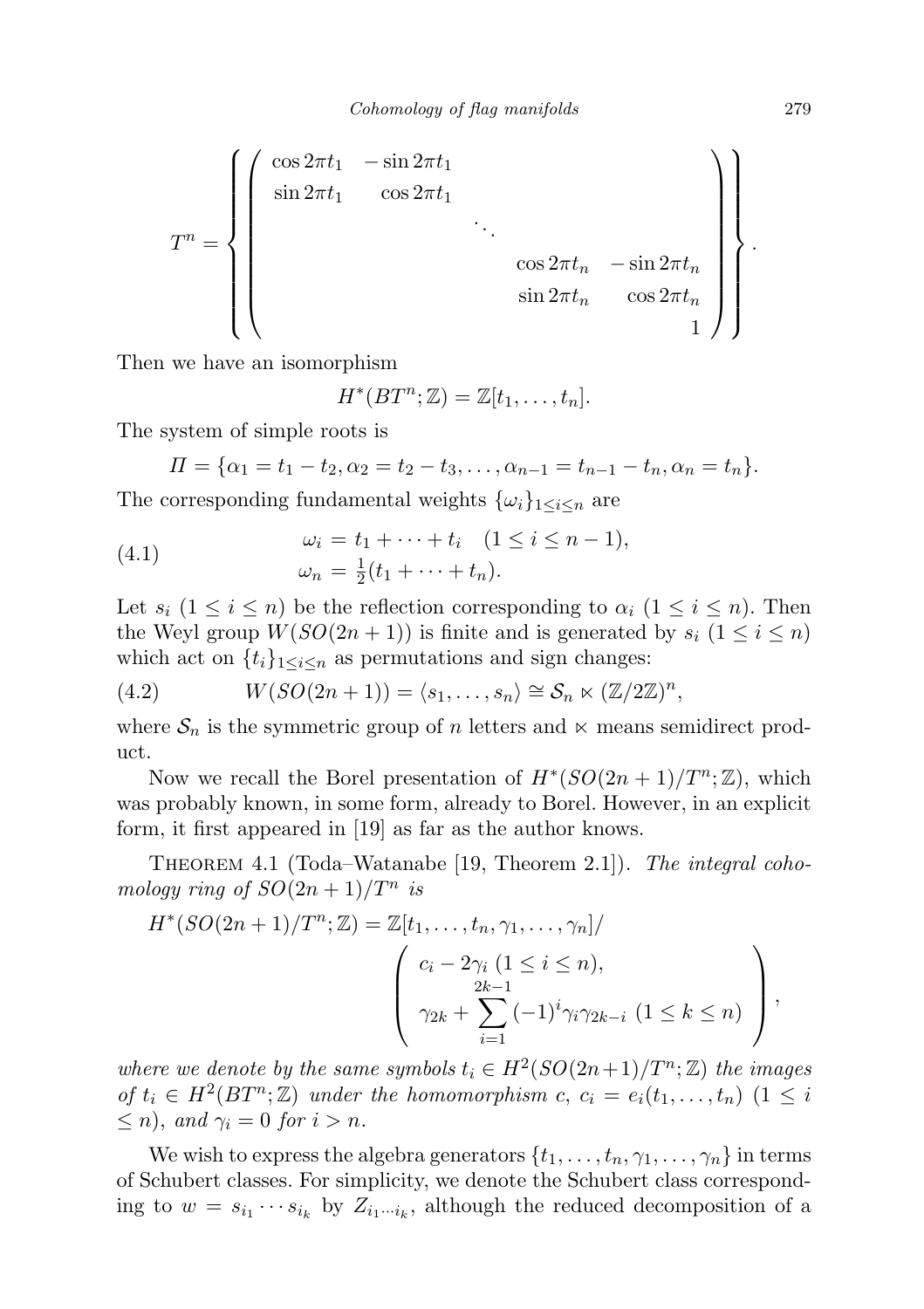Weyl group element may not be unique. The correspondence between elements of degree 2 is easy. By  $(4.1)$ , we have

(4.3) 
$$
t_1 = \omega_1, \n t_i = -\omega_{i-1} + \omega_i \quad (2 \le i \le n-1), \n t_n = -\omega_{n-1} + 2\omega_n.
$$

Since  $c(\omega_i) = Z_i$ , it follows from (4.3) that

(4.4) 
$$
t_1 = Z_1,
$$

$$
t_i = -Z_{i-1} + Z_i \quad (2 \le i \le n-1),
$$

$$
t_n = -Z_{n-1} + 2Z_n.
$$

Next, for  $\gamma_k$   $(1 \leq k \leq n)$ , we can put

$$
\gamma_k = \sum_{l(w)=k} a_w Z_w
$$

for some integers  $a_w$ . We need to determine the coefficients  $a_w$ . To this end, we make use of the divided difference operators recalled in the previous section. In this case, the characteristic homomorphism  $c$  is not surjective over Z and  $\gamma_k$  ( $1 \leq k \leq n$ ) is not in the image of c. (Strictly speaking, we should consider the spinor group, because the special orthogonal group is not simply connected. In that case,  $\gamma_1$  is in the image of c.) However,  $2\gamma_k = c_k$  is in the image of c. So we can apply Theorem 3.2 to the polynomial  $c_k = e_k(t_1, \ldots, t_n)$ . Thus

$$
c_k = \sum_{l(w)=k} \Delta_w(c_k) Z_w.
$$

Let us compute  $\Delta_w(c_k)$ , where  $l(w) = k$  for fixed  $k$   $(1 \leq k \leq n)$ . For convenience of computation, we introduce the notation

$$
c_l^{(m)} = e_l(t_1, \dots, t_m) \quad (1 \le m \le n, \ 1 \le l \le m),
$$

so that  $c_k = c_k^{(n)}$  $\frac{1}{k}$ 

We need the following auxiliary result.

LEMMA 4.2. For fixed k,  $1 \leq k \leq n$ , we have

(1) 
$$
\Delta_i(c_k^{(n)}) = 0
$$
  $(1 \le i \le n - 1)$ ,  
\n(2)  $\Delta_n(c_k^{(n)}) = 2c_{k-1}^{(n-1)}$ ,  
\n(3)  $\Delta_i(c_{k-j}^{(n-j)}) = 0$   $(1 \le i \le n - j - 1, 1 \le j \le n - 1)$ ,  
\n(4)  $\Delta_{n-j}(c_{k-j}^{(n-j)}) = c_{k-j-1}^{(n-j-1)}$   $(1 \le j \le n - 1)$ .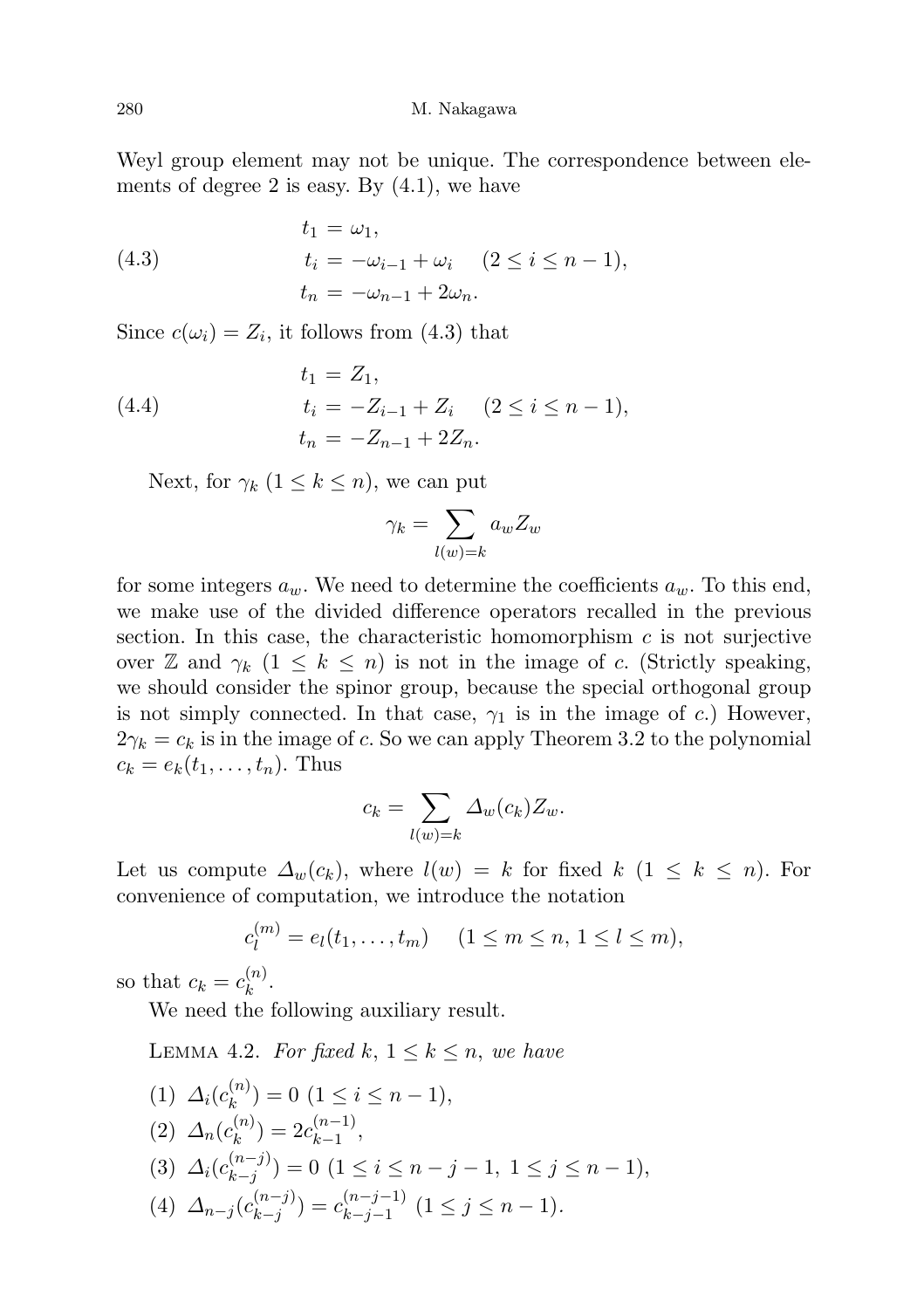*Proof.* (1) and (3) follow from the definition of  $\Delta_i$  and the fact that  $c_k^{(n)} = e_k(t_1, \ldots, t_n)$  (resp.  $c_{k-j}^{(n-j)} = e_{k-j}(t_1, \ldots, t_{n-j})$ ) is invariant under the action of  $s_i$   $(1 \le i \le n-1)$  (resp.  $s_i$   $(1 \le i \le n-j-1)$ ). By (4.3), we have, for  $1 \leq i \leq n-1$ ,

(4.5) 
$$
\Delta_i(t_j) = \begin{cases} 1 & (j = i), \\ -1 & (j = i + 1), \\ 0 & (j \neq i, i + 1) \end{cases}
$$

and

(4.6) 
$$
\Delta_n(t_j) = \begin{cases} 2 & (j = n), \\ 0 & (j \neq n). \end{cases}
$$

Then we compute

$$
\sum_{k=0}^{n} \Delta_n(c_k^{(n)}) = \Delta_n\Big(\prod_{i=1}^{n} (1+t_i)\Big)
$$
  
=  $\Delta_n\Big(\prod_{i=1}^{n-1} (1+t_i)\Big)(1+t_n) + s_n\Big(\prod_{i=1}^{n-1} (1+t_i)\Big)\Delta_n(1+t_n)$   
=  $2\prod_{i=1}^{n-1} (1+t_i) = 2\sum_{k=0}^{n-1} c_k^{(n-1)}$ 

by  $(3.2)$  and  $(4.6)$ . From this,  $(2)$  follows.  $(4)$  follows from a similar computation.

By this lemma, we deduce that

$$
\Delta_w(c_k) = \begin{cases} 2 & \text{if } w = s_{n-k+1} \cdots s_{n-1} s_n, \\ 0 & \text{otherwise.} \end{cases}
$$

Therefore, for  $1 \leq k \leq n$ , in  $H^*(SO(2n+1)/T^n;\mathbb{Z})$  we have

$$
c_k = 2Z_{n-k+1,...,n-1,n}.
$$

Since  $\gamma_k$  is defined by  $c_k = 2\gamma_k$  and  $H^*(SO(2n+1)/T^n;\mathbb{Z})$  is torsion free, we see that

$$
\gamma_k = Z_{n-k+1,\dots,n-1,n}.
$$

Consequently, we obtain the following result.

PROPOSITION 4.3. In Theorem 4.1, the relation between the ring generators and the Schubert classes is given by

$$
t_1 = Z_1,
$$
  
\n
$$
t_i = -Z_{i-1} + Z_i \quad (2 \le i \le n-1),
$$
  
\n
$$
t_n = -Z_{n-1} + 2Z_n,
$$
  
\n
$$
\gamma_k = Z_{n-k+1,\dots,n-1,n} \quad (1 \le k \le n).
$$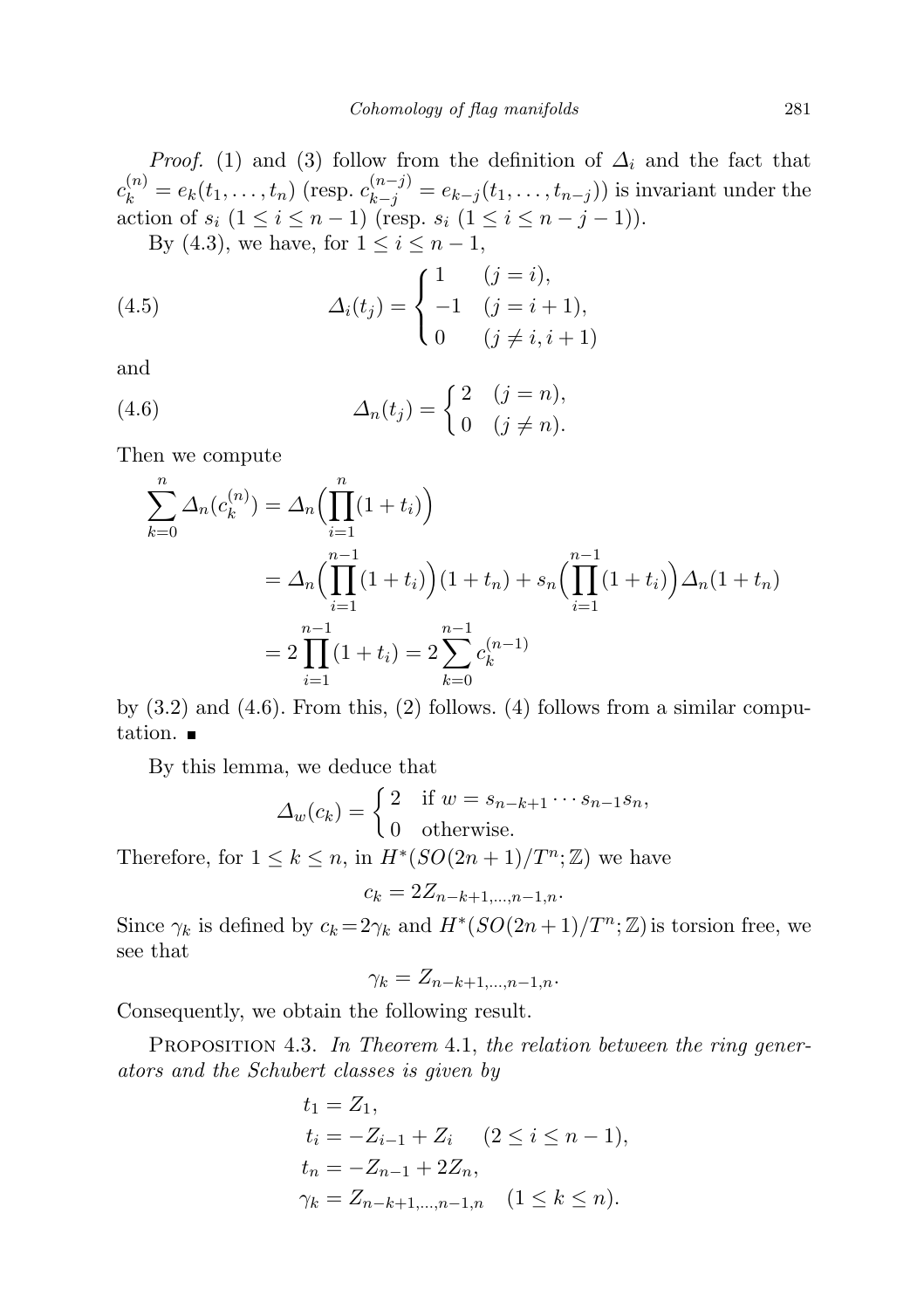In particular, we can take  $Z_1, \ldots, Z_n, Z_{n-1,n}, \ldots, Z_{12\cdots n-1,n}$  as the ring generators of  $H^*(SO(2n+1)/T^n;\mathbb{Z})$ .

REMARK 4.4. The standard projection p from  $SO(2n + 1)/T^n$  to  $SO(2n+1)/U(n)$  induces an injection

$$
p^*: H^*(SO(2n+1)/U(n); \mathbb{Z}) \hookrightarrow H^*(SO(2n+1)/T^n; \mathbb{Z}).
$$

The cohomology ring  $H^*(SO(2n+1)/U(n); \mathbb{Z})$  has a  $\mathbb{Z}$ -basis of Schubert classes  $\{\sigma_{\lambda}\}\$  indexed by strict partitions  $\lambda$  contained in the "staircase"  $\rho_n =$  $(n, n-1, \ldots, 1)$ . Observe that the generators  $Z_{n-k+1,\ldots,n-1,n}$   $(1 \leq k \leq n)$  in Proposition 4.3 are the  $p^*$ -images of the "special Schubert classes"  $\sigma_{(k)}$  (1  $\leq$  $k \leq n$ ) that were used by P. Pragacz to describe the cohomology ring of  $SO(2n+1)/U(n)$  (see [17, Theorem 6.17]).

The case of the even special orthogonal group  $SO(2n)$  is almost identical to that of  $SO(2n+1)$ . So we only exhibit the data and results. Let

$$
T^{n} = \left\{ \left( \begin{array}{ccc} \cos 2\pi t_{1} & -\sin 2\pi t_{1} & & & \\ \sin 2\pi t_{1} & \cos 2\pi t_{1} & & \\ & \ddots & & \\ & & \cos 2\pi t_{n} & -\sin 2\pi t_{n} \\ & & & \sin 2\pi t_{n} & \cos 2\pi t_{n} \end{array} \right) \right\}
$$

be the standard maximal torus of  $SO(2n)$ . Then we have an isomorphism

$$
H^*(BT^n;\mathbb{Z})=\mathbb{Z}[t_1,\ldots,t_n].
$$

The system of simple roots is

$$
\Pi = \{ \alpha_1 = t_1 - t_2, \alpha_2 = t_2 - t_3, \dots, \alpha_{n-1} = t_{n-1} - t_n, \alpha_n = t_{n-1} + t_n \}.
$$

The corresponding fundamental weights  $\{\omega_i\}_{1 \leq i \leq n}$  are

(4.7) 
$$
\omega_i = t_1 + \dots + t_i \quad (1 \le i \le n-2),
$$

$$
\omega_{n-1} = \frac{1}{2}(t_1 + \dots + t_{n-1} - t_n),
$$

$$
\omega_n = \frac{1}{2}(t_1 + \dots + t_{n-1} + t_n).
$$

Let  $s_i$   $(1 \leq i \leq n)$  be the reflection corresponding to  $\alpha_i$   $(1 \leq i \leq n)$ . Then  $W(SO(2n))$  is finite and is generated by  $s_i$   $(1 \leq i \leq n)$  which act on  $\{t_i\}_{1\leq i\leq n}$  as permutations and an even number of sign changes:

(4.8) 
$$
W(SO(2n)) = \langle s_1, \ldots, s_n \rangle \cong S_n \ltimes (\mathbb{Z}/2\mathbb{Z})^{n-1}.
$$

The Borel presentation of  $H^*(SO(2n)/T^n;\mathbb{Z})$  is given by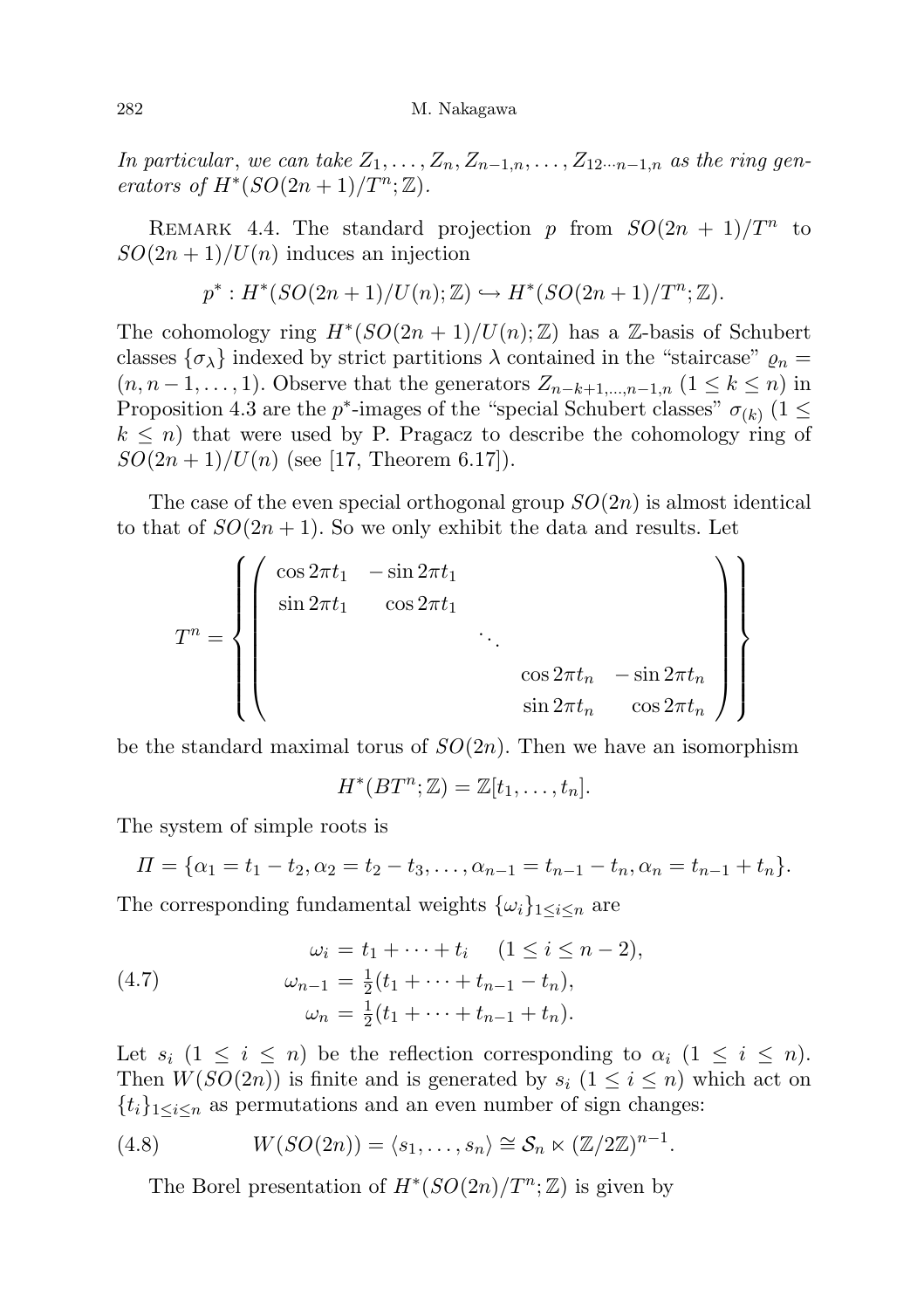Theorem 4.5 (Toda–Watanabe [19, Corollary 2.2]). The integral cohomology ring of  $SO(2n)/T^n$  is

$$
H^*(SO(2n)/T^n; \mathbb{Z}) = \mathbb{Z}[t_1, \dots, t_n, \gamma_1, \dots, \gamma_{n-1}]/
$$
  

$$
\begin{pmatrix} c_i - 2\gamma_i \ (1 \leq i \leq n-1), \ c_n \\ 2k-1 \\ \gamma_{2k} + \sum_{i=1}^{2k-1} (-1)^i \gamma_i \gamma_{2k-i} \ (1 \leq k \leq n-1) \end{pmatrix},
$$

where we denote by the same symbols  $t_i \in H^2(SO(2n)/T^n;\mathbb{Z})$  the images of  $t_i \in H^2(BT^n;\mathbb{Z})$  under the homomorphism  $c, c_i = e_i(t_1,\ldots,t_n)$   $(1 \leq i \leq n)$ , and  $\gamma_i = 0$  for  $i \geq n$ .

By  $(4.7)$ , we have

(4.9) 
$$
t_1 = \omega_1,
$$

$$
t_i = -\omega_{i-1} + \omega_i \quad (2 \le i \le n-2),
$$

$$
t_{n-1} = -\omega_{n-2} + \omega_{n-1} + \omega_n,
$$

$$
t_n = -\omega_{n-1} + \omega_n.
$$

Since  $c(\omega_i) = Z_i$ , it follows from (4.9) that

(4.10) 
$$
t_1 = Z_1,
$$

$$
t_i = -Z_{i-1} + Z_i \quad (2 \le i \le n-2),
$$

$$
t_{n-1} = -Z_{n-2} + Z_{n-1} + Z_n,
$$

$$
t_n = -Z_{n-1} + Z_n.
$$

By (4.9), we have, for  $1 \leq i \leq n-1$ ,

(4.11) 
$$
\Delta_i(t_j) = \begin{cases} 1 & (j = i), \\ -1 & (j = i + 1), \\ 0 & (j \neq i, i + 1) \end{cases}
$$

and

(4.12) 
$$
\Delta_n(t_j) = \begin{cases} 1 & (j = n - 1), \\ 1 & (j = n), \\ 0 & (j \neq n - 1, n). \end{cases}
$$

Then we obtain the following quite similarly to Lemma 4.2.

LEMMA 4.6. For fixed k, 
$$
1 \le k \le n - 1
$$
, we have  
\n(1)  $\Delta_i(c_k^{(n)}) = 0$   $(1 \le i \le n - 1)$ ,  
\n(2)  $\Delta_n(c_k^{(n)}) = 2c_{k-1}^{(n-2)}$ ,  
\n(3)  $\Delta_i(c_{k-j+1}^{(n-j)}) = 0$   $(1 \le i \le n - j - 1, 2 \le j \le n - 1)$ ,  
\n(4)  $\Delta_{n-j}(c_{k-j+1}^{(n-j)}) = c_{k-j}^{(n-j-1)}$   $(2 \le j \le n - 1)$ .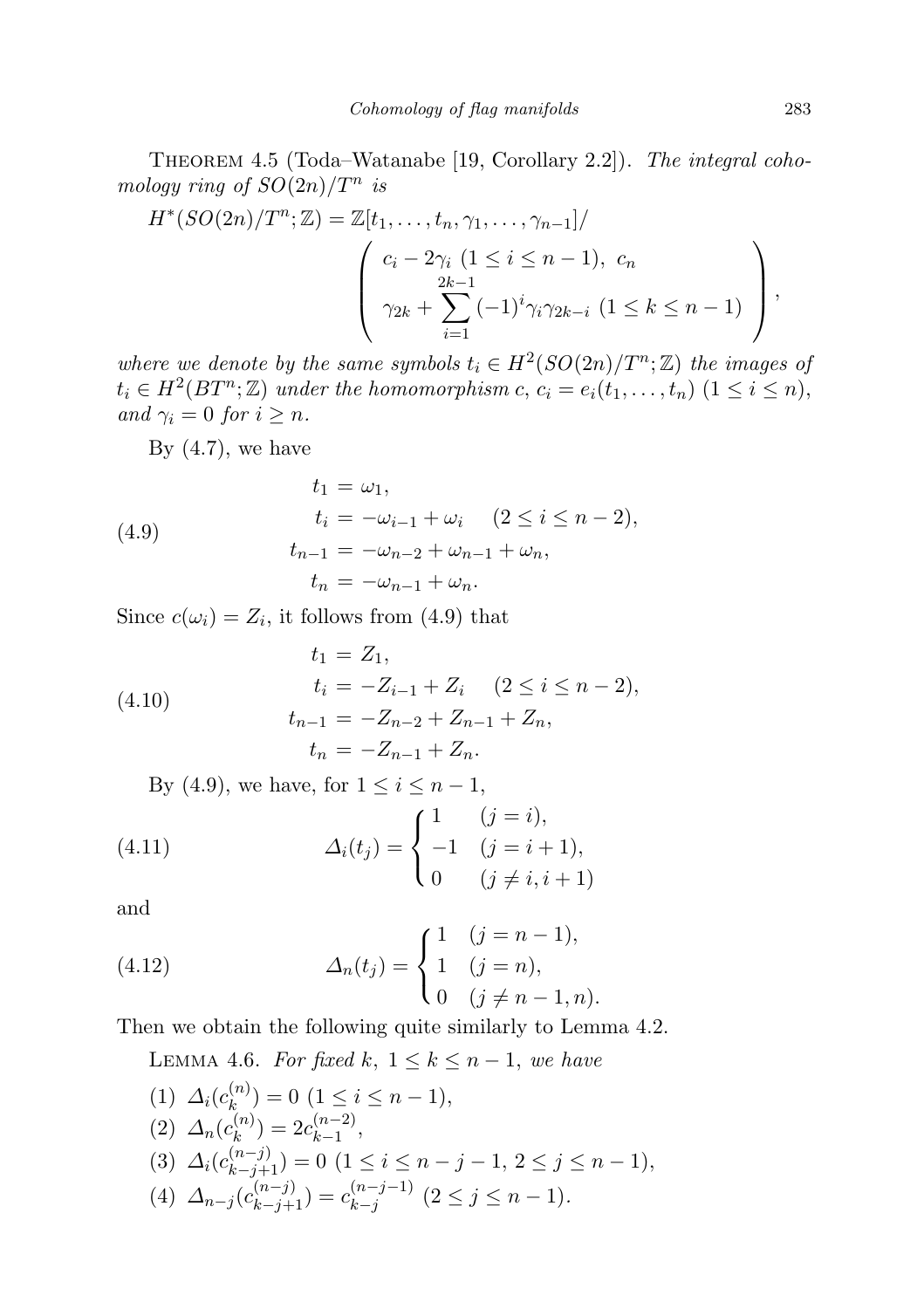By this lemma, we deduce that

$$
\Delta_w(c_1) = \begin{cases}\n2 & \text{if } w = s_n, \\
0 & \text{otherwise};\n\end{cases}
$$
\n
$$
\Delta_w(c_k) = \begin{cases}\n2 & \text{if } w = s_{n-k} \cdots s_{n-2} s_n, \\
0 & \text{otherwise}\n\end{cases}
$$

for  $2 \leq k \leq n-1$ . Therefore

$$
c_1 = 2Z_n, \quad c_k = 2Z_{n-k,\dots,n-2,n} \quad (2 \le k \le n-1)
$$

in  $H^*(SO(2n)/T^n;\mathbb{Z})$ . Since  $\gamma_k$  is defined by  $c_k = 2\gamma_k$  and  $H^*(SO(2n)/T^n;\mathbb{Z})$ is torsion free, we see that

$$
\gamma_1 = Z_n, \quad \gamma_k = Z_{n-k,\dots,n-2,n} \quad (2 \le k \le n-1).
$$

Consequently, we obtain the following result.

PROPOSITION 4.7. In Theorem 4.5, the relation between the ring generators and the Schubert classes is given by

$$
t_1 = Z_1,
$$
  
\n
$$
t_i = -Z_{i-1} + Z_i \quad (2 \le i \le n-2),
$$
  
\n
$$
t_{n-1} = -Z_{n-2} + Z_{n-1} + Z_n,
$$
  
\n
$$
t_n = -Z_{n-1} + Z_n,
$$
  
\n
$$
\gamma_1 = Z_n,
$$
  
\n
$$
\gamma_k = Z_{n-k,...,n-2,n} \quad (2 \le k \le n-1).
$$

In particular, we can take  $Z_1, \ldots, Z_n, Z_{n-2,n}, \ldots, Z_{12\cdots n-2,n}$  as the ring generators of  $H^*(SO(2n)/T^n;\mathbb{Z})$ .

REMARK 4.8. The standard projection  $p : SO(2n)/T^n \to SO(2n)/U(n)$ induces an injection

$$
p^*: H^*(SO(2n)/U(n);\mathbb{Z}) \hookrightarrow H^*(SO(2n)/T^n;\mathbb{Z}).
$$

The cohomology ring  $H^*(SO(2n)/U(n);\mathbb{Z})$  has a  $\mathbb{Z}$ -basis of Schubert classes  $\{\sigma_{\lambda}\}\$  indexed by strict partitions  $\lambda$  contained in  $\varrho_{n-1} = (n-1,\ldots,1).$ Observe that the generators  $Z_n, Z_{n-k,\dots,n-2,n}$   $(2 \leq k \leq n-1)$  in Proposition 4.7 are the  $p^*$ -images of the special Schubert classes  $\sigma_{(k)}$  (1  $\leq$  k  $\leq$  $n-1$ ) that were also used by P. Pragacz to describe the cohomology ring of  $SO(2n)/U(n)$  (see [17, Theorem 6.17']).

**5. The case of**  $G_2$ . In this section, we concentrate on the exceptional Lie group  $G_2$ . Let T be a maximal torus of  $G_2$ . Following [4], we take the system of simple roots  $\Pi = {\alpha_1, \alpha_2}$  and the corresponding fundamental weights  $\{\omega_1, \omega_2\}$ . Then we can identify

$$
H^*(BT;\mathbb{Z})=\mathbb{Z}[\omega_1,\omega_2].
$$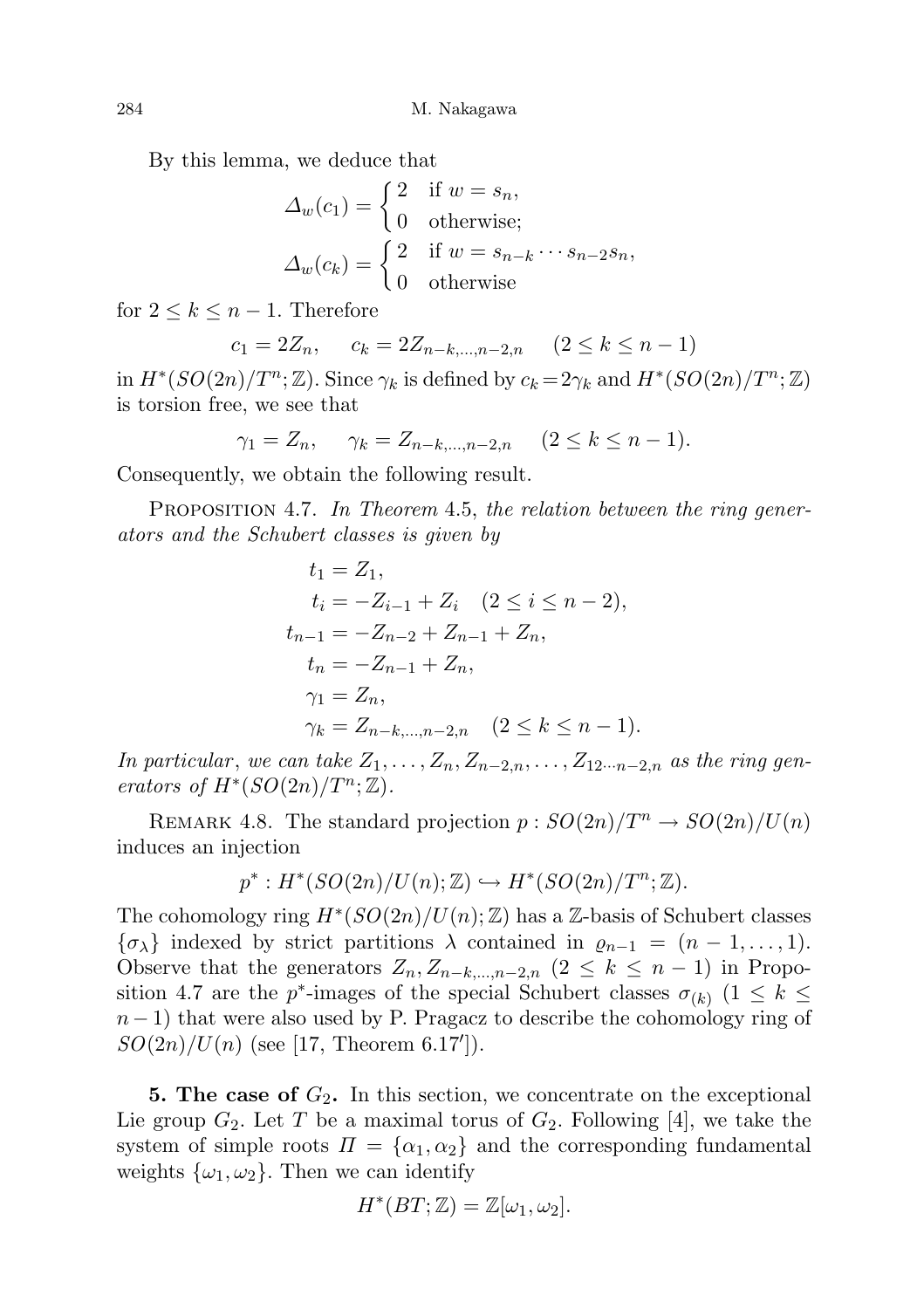Let  $s_i$   $(i = 1, 2)$  be the reflection corresponding to the simple root  $\alpha_i$  $(i = 1, 2)$ . Then the Weyl group  $W(G_2)$  of  $G_2$  is finite and is generated by  $s_i$   $(i = 1, 2)$ :

(5.1) 
$$
W(G_2) = \langle s_1, s_2 \rangle, \quad s_1^2 = s_2^2 = 1, \ (s_1 s_2)^6 = 1.
$$

Now we review the Borel presentation of  $H^*(G_2/T;\mathbb{Z})$ . We put

(5.2) 
$$
t_1 = -\omega_1, \quad t_2 = -\omega_1 + \omega_2, \quad t_3 = 2\omega_1 - \omega_2, c_i = e_i(t_1, t_2, t_3).
$$

Then we can write

$$
H^*(BT;\mathbb{Z})=\mathbb{Z}[t_1,t_2,t_3]/(c_1).
$$

The action of  $W(G_2)$  on  $\{t_1, t_2, t_3\}$  is given by Table 1.

Table 1

|         | s <sub>1</sub> | $s_2$   |
|---------|----------------|---------|
| $t_{1}$ | $t_2$          | $t_{1}$ |
| $t_2$   | $t_{1}$        | $t_3$   |
| $t_3$   | $t_{3}$        | $t_2$   |

REMARK 5.1. The elements  $\{t_i\}_{i=1,2,3}$  are derived from the natural inclusion  $T \subset SU(3) \subset G_2$ .

The integral cohomology ring of  $G_2/T$  was first determined by Bott– Samelson [3], but we prefer to use the presentation due to Toda–Watanabe.

Theorem 5.2 (Bott–Samelson [3], Toda–Watanabe [19]). The integral cohomology ring of  $G_2/T$  is

$$
H^*(G_2/T; \mathbb{Z}) = \mathbb{Z}[t_1, t_2, t_3, \gamma_3]/(\varrho_1, \varrho_2, \varrho_3, \varrho_6),
$$

where  $\rho_1 = c_1, \ \rho_2 = c_2, \ \rho_3 = c_3 - 2\gamma_3, \ \rho_6 = \gamma_3^2, \text{ and we denote by the}$ same symbols  $t_i \in H^2(G_2/T;\mathbb{Z})$  the images of  $t_i \in H^2(BT;\mathbb{Z})$  under the homomorphism c.

By  $(5.1)$ , the elements of the Weyl group  $W(G_2)$  are given by the following table.

| l(w) | Elements of $W(G_2)$ |                   |
|------|----------------------|-------------------|
| 0    | 1                    |                   |
| 1    | S <sub>1</sub>       | s <sub>2</sub>    |
| 2    | $s_1s_2$             | $S_2S_1$          |
| 3    | S1S2S1               | $S_2S_1S_2$       |
| 4    | $S_1S_2S_1S_2$       | $S_2S_1S_2S_1$    |
| 5    | S1S2S1S2S1           | $S_2S_1S_2S_1S_2$ |
| 6    | $S_1S_2S_1S_2S_1S_2$ |                   |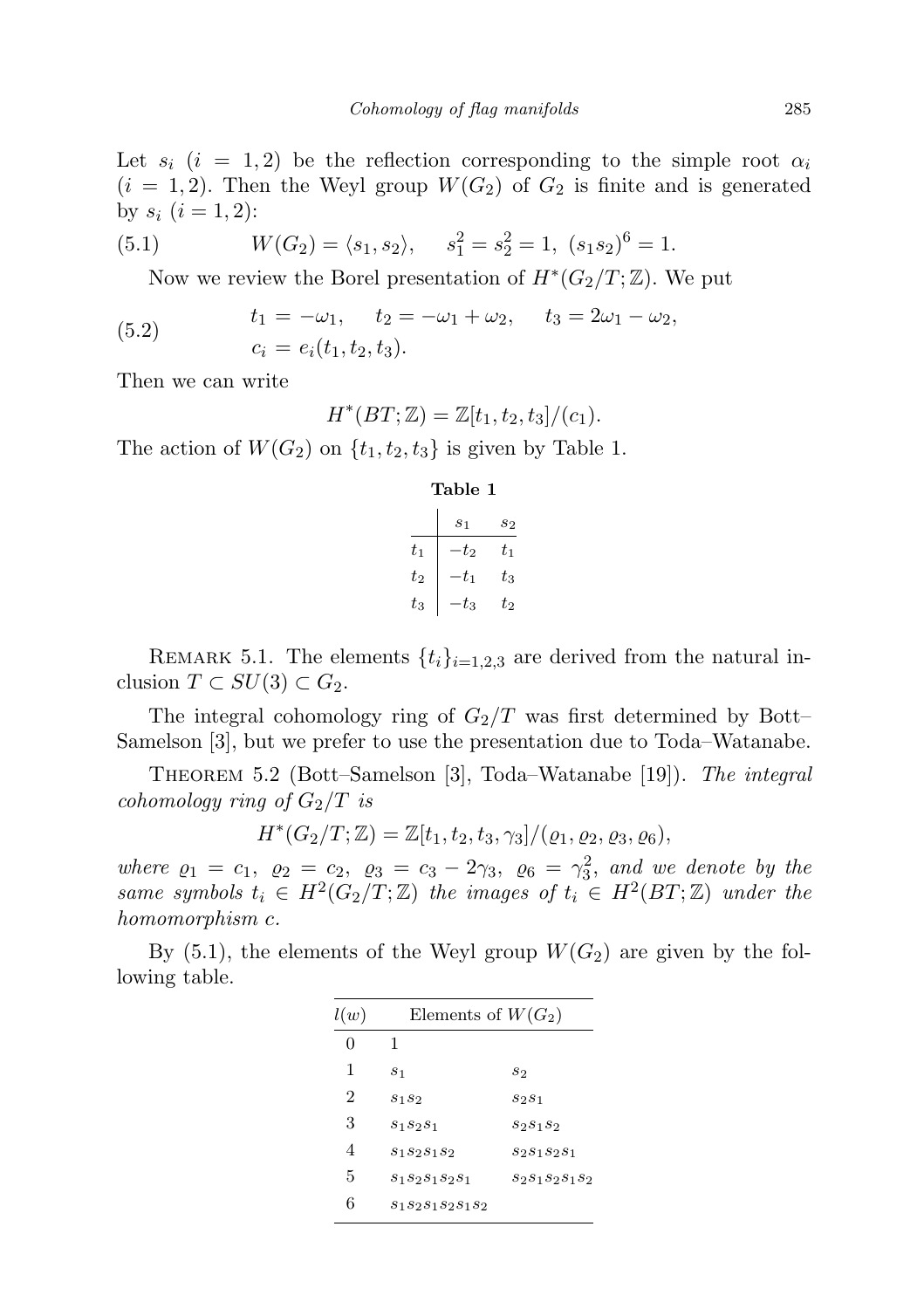Therefore the corresponding Schubert basis for  $H^*(G_2/T;\mathbb{Z})$  is as follows:

|  |  | $\deg$ 0 2 4 6 8                                  | $\sim$ 10                                                    |  |
|--|--|---------------------------------------------------|--------------------------------------------------------------|--|
|  |  | 1 $Z_1$ $Z_{12}$ $Z_{121}$ $Z_{1212}$ $Z_{12121}$ |                                                              |  |
|  |  |                                                   | $Z_2$ $Z_{21}$ $Z_{212}$ $Z_{2121}$ $Z_{21212}$ $Z_{121212}$ |  |

Here we denote  $Z_{s_i}$  simply by  $Z_i$  and so on. We wish to express the algebra generators  $\{t_1, t_2, t_3, \gamma_3\}$  in terms of Schubert classes. Since  $c(\omega_i) = Z_i$  (i =  $(1, 2)$ , it follows from  $(5.2)$  that

(5.3) 
$$
t_1 = -Z_1
$$
,  $t_2 = -Z_1 + Z_2$ ,  $t_3 = 2Z_1 - Z_2$ .

Next we can put

$$
\gamma_3 = a_{121}Z_{121} + a_{212}Z_{212}
$$

for some integers  $a_{121}, a_{212}$  and we need to determine the coefficients  $a_{121}, a_{212}$ . The characteristic homomorphism c is not surjective over  $\mathbb Z$  and  $\gamma_3$  is not in its image, but  $2\gamma_3 = c_3$  is. Thus putting

$$
c_3 = b_{121}Z_{121} + b_{212}Z_{212}
$$

for some integers  $b_{121}, b_{212}$ , we can compute the coefficients  $b_{121}, b_{212}$  using the divided difference operators. By (5.2), we have

$$
c_3 = t_1 t_2 t_3 = 2\omega_1^3 - 3\omega_1^2 \omega_2 + \omega_1 \omega_2^2.
$$

Therefore we derive

$$
b_{121} = \Delta_1 \Delta_2 \Delta_1(c_3) = \Delta_1 \Delta_2 \Delta_1 (2\omega_1^3 - 3\omega_1^2 \omega_2 + \omega_1 \omega_2^2) = -2,
$$
  
\n
$$
b_{212} = \Delta_2 \Delta_1 \Delta_2(c_3) = \Delta_2 \Delta_1 \Delta_2 (2\omega_1^3 - 3\omega_1^2 \omega_2 + \omega_1 \omega_2^2) = 0
$$

from (3.1), (3.2) and Table 1. Thus we have  $c_3 = -2Z_{121}$  in  $H^6(G_2/T; \mathbb{Z})$ . Since  $\gamma_3$  is defined by  $c_3 = 2\gamma_3$  and  $H^*(G_2/T;\mathbb{Z})$  is torsion free, we see that  $\gamma_3 = -Z_{121}$ . Consequently, we obtain the following result.

PROPOSITION 5.3. In Theorem 5.2, the relation between the ring generators  $\{t_1, t_2, t_3, \gamma_3\}$  and the Schubert classes is given by

$$
t_1 = -Z_1
$$
,  $t_2 = -Z_1 + Z_2$ ,  $t_3 = 2Z_1 - Z_2$ ,  
 $\gamma_3 = -Z_{121}$ .

In particular, we can take  $Z_1, Z_2, Z_{121}$  as the ring generators of  $H^*(G_2/T; \mathbb{Z})$ .

**6. The case of**  $F_4$ **.** In this section, we deal with the exceptional Lie group  $F_4$ . Let T be a maximal torus of  $F_4$ . Following [4], we take the system of simple roots  $\Pi = {\alpha_i}_{1 \leq i \leq 4}$  and the corresponding fundamental weights  $\{\omega_i\}_{1\leq i\leq 4}$ . Then we can identify

$$
H^*(BT; \mathbb{Z}) = \mathbb{Z}[\omega_1, \omega_2, \omega_3, \omega_4].
$$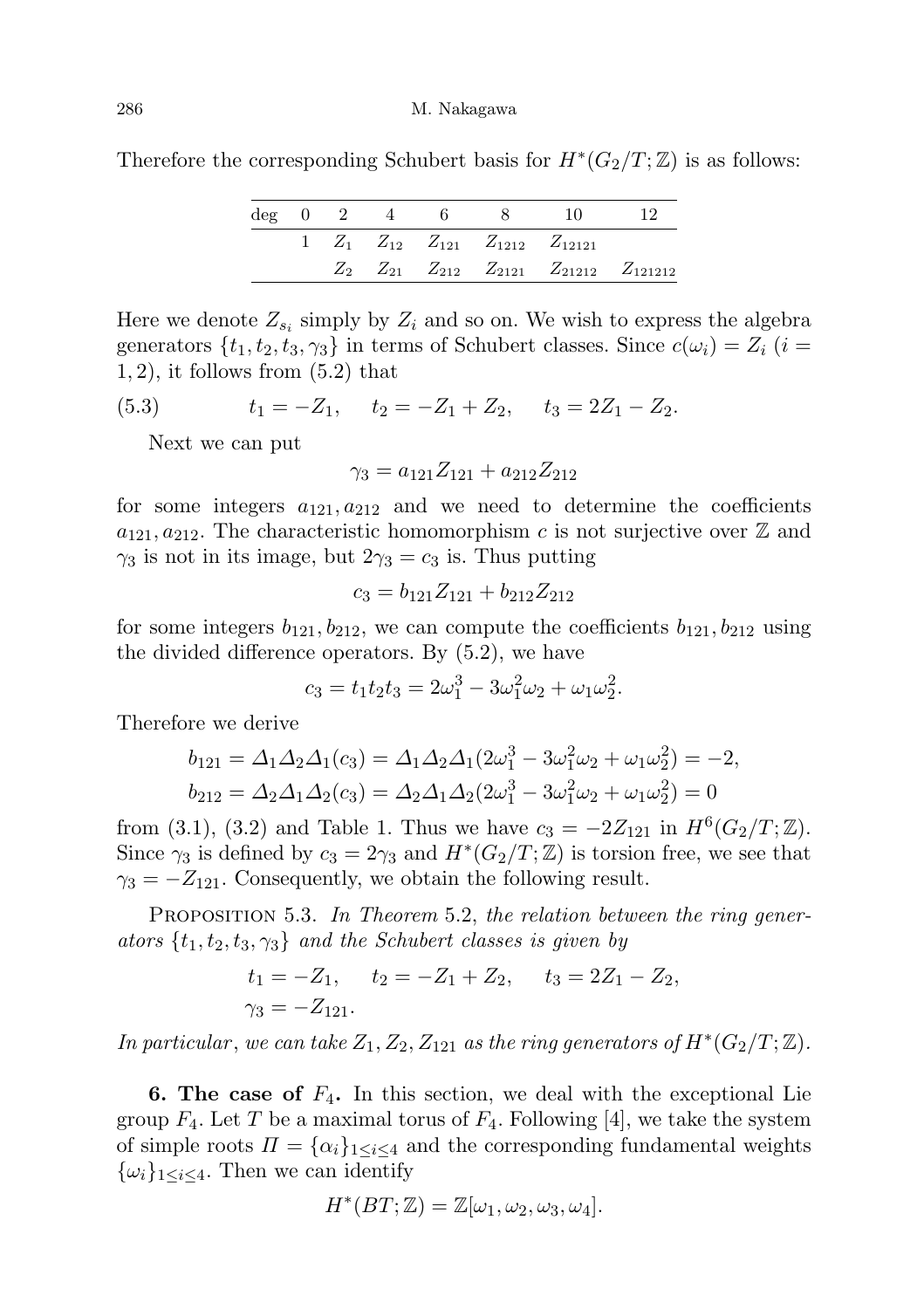Let  $s_i$   $(1 \leq i \leq 4)$  be the reflection corresponding to  $\alpha_i$   $(1 \leq i \leq 4)$ . Then  $W(F_4)$  is finite and

(6.1)  
\n
$$
W(F_4) = \langle s_1, s_2, s_3, s_4 \rangle,
$$
\n
$$
s_1^2 = s_2^2 = s_3^2 = s_4^2 = 1,
$$
\n
$$
(s_1 s_2)^3 = (s_3 s_4)^3 = (s_2 s_3)^4 = 1,
$$
\n
$$
s_1 s_3 = s_3 s_1, \quad s_1 s_4 = s_4 s_1, \quad s_2 s_4 = s_4 s_2.
$$

Now we review the Borel presentation of  $H^*(F_4/T; \mathbb{Z})$ . We put

(6.2)  
\n
$$
t_{1} = -\omega_{4},
$$
\n
$$
t_{2} = \omega_{1} - \omega_{4},
$$
\n
$$
t_{3} = -\omega_{1} + \omega_{2} - \omega_{4},
$$
\n
$$
t_{4} = -\omega_{2} + 2\omega_{3} - \omega_{4},
$$
\n
$$
c_{i} = e_{i}(t_{1},...,t_{4}),
$$
\n
$$
t = \frac{1}{2}c_{1} = \omega_{3} - 2\omega_{4}.
$$

Then we can write

$$
H^*(BT; \mathbb{Z}) = \mathbb{Z}[t_1, t_2, t_3, t_4, t]/(c_1 - 2t).
$$

The action of  $W(F_4)$  on  $\{t_i\}_{1\leq i\leq 4}$  is given by Table 2, where blanks indicate the trivial action.

Table 2

|           | $s_1$          | $s_2$              | $s_3$   | $s_4$   |
|-----------|----------------|--------------------|---------|---------|
| $t_1$     |                |                    |         | $t_1-t$ |
| $t_2$     | $t_3$          |                    |         | $t_2-t$ |
| $t_3$     | t <sub>2</sub> | $t_4$              |         | $t_3-t$ |
| $t_4$     |                | $\scriptstyle t_3$ | $-t_4$  | $t_4-t$ |
| $\bar{t}$ |                |                    | $t-t_4$ | $-t$    |

REMARK 6.1. The elements  $\{t_i\}_{1\leq i\leq 4}$  and t are derived from the natural inclusion  $T \subset Spin(9) \subset F_4$ .

The integral cohomology ring of  $F_4/T$  was determined by Toda–Watanabe [19].

Theorem 6.2 (Toda–Watanabe [19, Theorem A]). The integral cohomology ring of  $F_4/T$  is

$$
H^*(F_4/T; \mathbb{Z}) = \mathbb{Z}[t_1, t_2, t_3, t_4, t, \gamma_3, \gamma_4]/(\varrho_1, \varrho_2, \varrho_3, \varrho_4, \varrho_6, \varrho_8, \varrho_{12}),
$$

where

$$
\varrho_1 = c_1 - 2t
$$
,  $\varrho_2 = c_2 - 2t^2$ ,  $\varrho_3 = c_3 - 2\gamma_3$ ,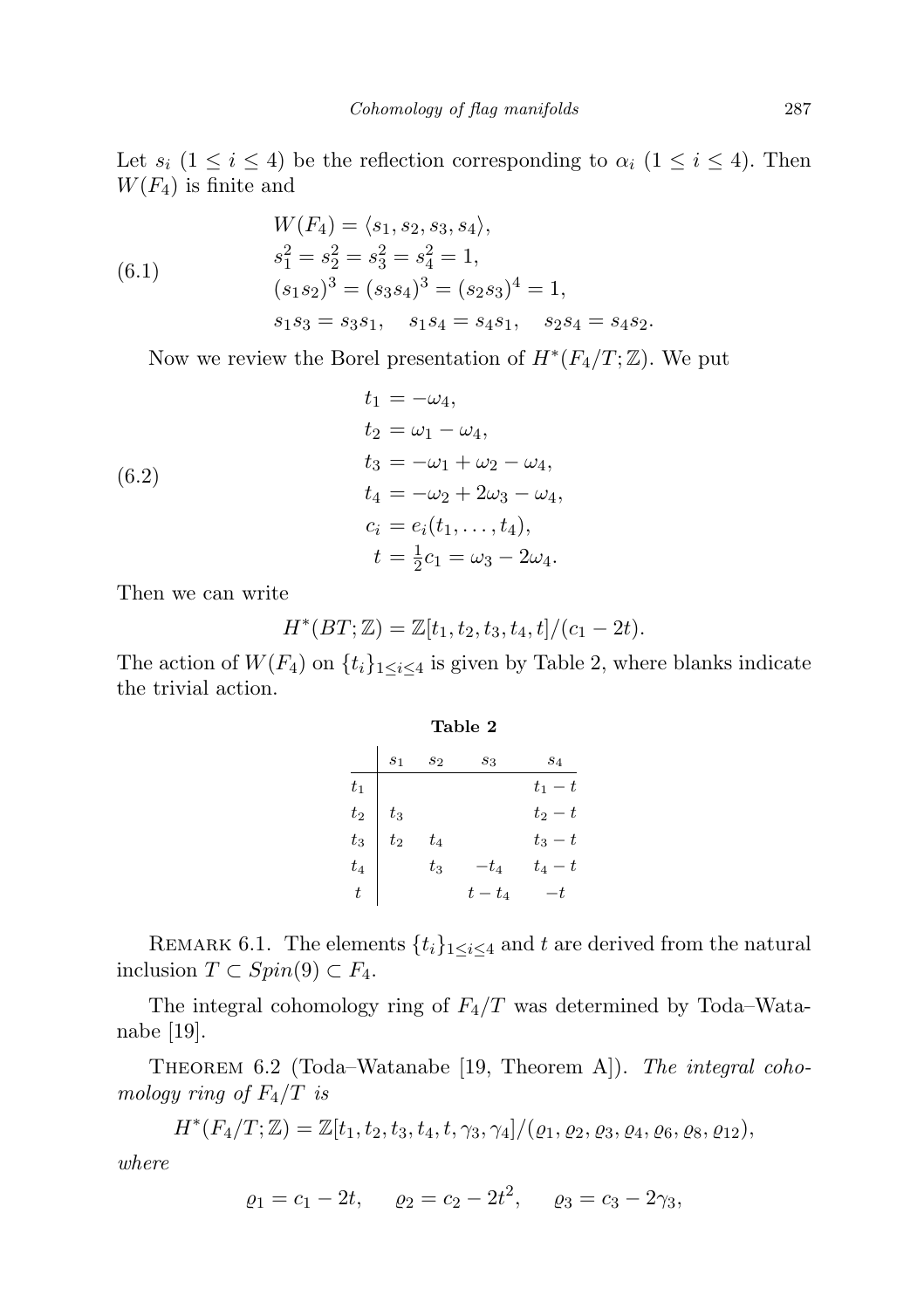$$
a_4 = c_4 - 4t\gamma_3 + 8t^4 - 3\gamma_4,
$$
  
\n
$$
a_6 = \gamma_3^2 - 3t^2\gamma_4 - 4t^3\gamma_3 + 8t^6,
$$
  
\n
$$
a_8 = 3\gamma_4^2 + 6t\gamma_3\gamma_4 - 3t^4\gamma_4 - 13t^8,
$$
  
\n
$$
a_{12} = \gamma_4^3 - 6t^4\gamma_4^2 + 12t^8\gamma_4 - 8t^{12},
$$

and we denote by the same symbols  $t_i \in H^2(F_4/T; \mathbb{Z})$  the images of  $t_i \in$  $H^2(BT;\mathbb{Z})$  under c.

REMARK 6.3. In [19], Toda and Watanabe described  $H^*(F_4/T; \mathbb{Z})$  using the inclusion  $H^*(F_4/Spin(9);\mathbb{Z}) \hookrightarrow H^*(F_4/T;\mathbb{Z})$  and the known structure of  $H^*(F_4/Spin(9); \mathbb{Z})$ . Theorem 6.2 is a rewritten form of their result in terms of the  $W(F_4)$ -invariants.

By (6.1), the elements of the Weyl group  $W(F_4)$  of length  $\leq 4$  are given by the following table.

| l(w) | Elements of $W(F_4)$ |                |                |                |                |  |  |  |  |  |
|------|----------------------|----------------|----------------|----------------|----------------|--|--|--|--|--|
| 0    | 1                    |                |                |                |                |  |  |  |  |  |
| 1    | s <sub>1</sub>       | $s_2$          | $s_3$          | $s_4$          |                |  |  |  |  |  |
| 2    | $s_1s_2$             | $s_1s_3$       | $s_1s_4$       | $s_2s_1$       | $s_2s_3$       |  |  |  |  |  |
|      | $S_2S_4$             | $s_3s_2$       | $s_3s_4$       | $s_4s_3$       |                |  |  |  |  |  |
| 3    | $s_1s_2s_1$          | $s_1s_2s_3$    | $s_1s_2s_4$    | $s_1s_3s_2$    | $s_1s_3s_4$    |  |  |  |  |  |
|      | $S_1S_4S_3$          | $s_2s_1s_3$    | $S_2S_1S_4$    | $s_2s_3s_2$    | $S_2S_3S_4$    |  |  |  |  |  |
|      | $S_2S_4S_3$          | $s_3s_2s_1$    | S3S2S3         | $s_3s_2s_4$    | $s_3s_4s_3$    |  |  |  |  |  |
|      | $S_4S_3S_2$          |                |                |                |                |  |  |  |  |  |
| 4    | $s_1s_2s_1s_3$       | S1S2S1S4       | $s_1s_2s_3s_2$ | $s_1s_2s_3s_4$ | S1S2S4S3       |  |  |  |  |  |
|      | $s_1s_3s_2s_1$       | $s_1s_3s_2s_3$ | $s_1s_3s_2s_4$ | $s_1s_3s_4s_3$ | $s_1s_4s_3s_2$ |  |  |  |  |  |
|      | $S_2S_1S_3S_2$       | S2S1S3S4       | $S_2S_1S_4S_3$ | $s_2s_3s_2s_1$ | $S_2S_3S_2S_3$ |  |  |  |  |  |
|      | $s_2s_3s_2s_4$       | $s_2s_3s_4s_3$ | $s_2s_4s_3s_2$ | $s_3s_2s_1s_3$ | $s_3s_2s_1s_4$ |  |  |  |  |  |
|      | $S_3S_2S_3S_4$       | $S_3S_2S_4S_3$ | $S_3S_4S_3S_2$ | $s_4s_3s_2s_1$ | $s_4s_3s_2s_3$ |  |  |  |  |  |

We have the corresponding Schubert basis  $\{Z_w\}_{w\in W(F_4)}$ . As before, we denote  $Z_{s_i}$  simply by  $Z_i$  and so on. We wish to express the algebra generators  $\{t_1, t_2, t_3, t_4, t, \gamma_3, \gamma_4\}$  in terms of Schubert classes. Since  $c(\omega_i) = Z_i$ , it follows from (6.2) that

(6.3)  
\n
$$
t_1 = -Z_4,
$$
\n
$$
t_2 = Z_1 - Z_4,
$$
\n
$$
t_3 = -Z_1 + Z_2 - Z_4,
$$
\n
$$
t_4 = -Z_2 + 2Z_3 - Z_4,
$$
\n
$$
t = Z_3 - 2Z_4.
$$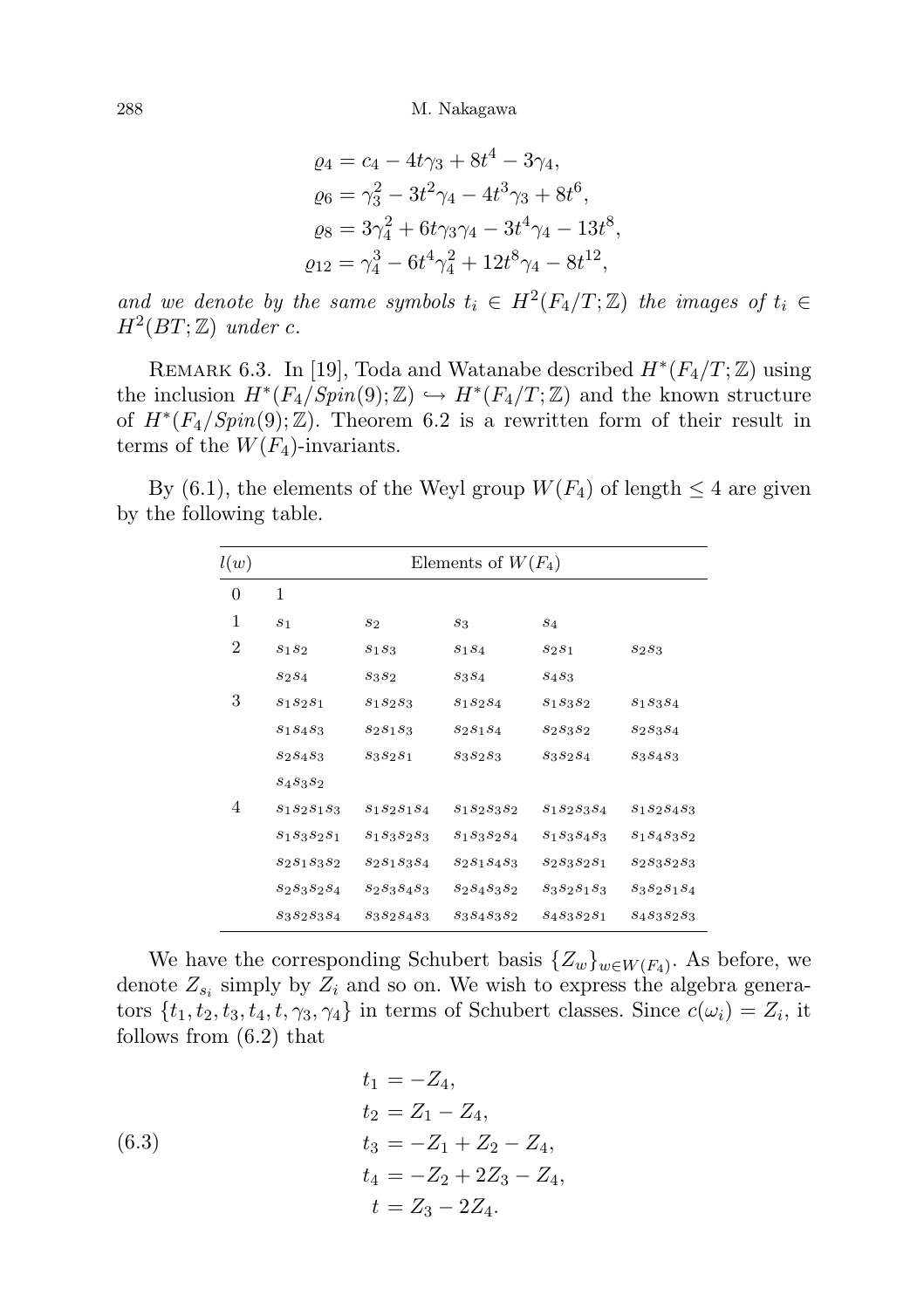Next we can put

$$
\gamma_3 = \sum_{l(w)=3} a_w Z_w, \quad \gamma_4 = \sum_{l(w)=4} a_w Z_w
$$

for some integers  $a_w$ . We wish to determine the coefficients  $a_w$ . By Theorem 6.2, we have

(6.4) 
$$
2\gamma_3 = c_3, 3\gamma_4 = c_4 - 4t\gamma_3 + 8t^4 = c_4 - 2tc_3 + 8t
$$

Therefore  $2\gamma_3$  and  $3\gamma_4$  are contained in the image of c. So as in the case of  $G_2$ , we apply the divided difference operators to the right hand side of (6.4). The result can be seen in the following table.

4 .

|                |              |      |  | $\Delta_{121}$ $\Delta_{123}$ $\Delta_{124}$ $\Delta_{132}$ $\Delta_{134}$ $\Delta_{143}$ $\Delta_{213}$ $\Delta_{214}$ |  |  |
|----------------|--------------|------|--|-------------------------------------------------------------------------------------------------------------------------|--|--|
| $c_3$          |              |      |  | $0 \qquad 2 \qquad 0 \qquad 0 \qquad 0 \qquad 0 \qquad 0$                                                               |  |  |
|                |              |      |  | $\Delta_{232}$ $\Delta_{234}$ $\Delta_{243}$ $\Delta_{321}$ $\Delta_{323}$ $\Delta_{324}$ $\Delta_{343}$ $\Delta_{432}$ |  |  |
| c <sub>3</sub> | $\mathbf{0}$ | $-2$ |  | $-4$ 0 0 0 6                                                                                                            |  |  |

Here we denote  $\Delta_1\Delta_2\Delta_1$  simply by  $\Delta_{121}$  and so on.

Thus we have

$$
c_3 = 2Z_{123} - 2Z_{234} - 4Z_{243} + 6Z_{343}
$$
  
= 2(Z<sub>123</sub> - Z<sub>234</sub> - 2Z<sub>243</sub> + 3Z<sub>343</sub>)

in  $H^6(F_4/T; \mathbb{Z})$ . Since  $\gamma_3$  is defined by  $c_3 = 2\gamma_3$  and  $H^*(F_4/T; \mathbb{Z})$  is torsion free, we see that

(6.5) 
$$
\gamma_3 = Z_{123} - Z_{234} - 2Z_{243} + 3Z_{343}.
$$

Similarly we obtain

|                                           |                                      | $\Delta_{1213}$ $\Delta_{1214}$ $\Delta_{1232}$ $\Delta_{1234}$ $\Delta_{1243}$ $\Delta_{1321}$ $\Delta_{1323}$ $\Delta_{1324}$ $\Delta_{1343}$ |  |  |                                                                                                 |  |
|-------------------------------------------|--------------------------------------|-------------------------------------------------------------------------------------------------------------------------------------------------|--|--|-------------------------------------------------------------------------------------------------|--|
| $c_4 - 2tc_3 + 8t^4$ 0 0 0 3 -30 0 12 0 0 |                                      |                                                                                                                                                 |  |  |                                                                                                 |  |
|                                           |                                      |                                                                                                                                                 |  |  |                                                                                                 |  |
|                                           |                                      | $\Delta_{1432}$ $\Delta_{2132}$ $\Delta_{2134}$ $\Delta_{2143}$ $\Delta_{2321}$ $\Delta_{2323}$ $\Delta_{2324}$ $\Delta_{2343}$ $\Delta_{2432}$ |  |  |                                                                                                 |  |
| $c_4 - 2tc_3 + 8t^4$ 0 0 0 0 0 0 0 0 0    |                                      |                                                                                                                                                 |  |  |                                                                                                 |  |
|                                           |                                      |                                                                                                                                                 |  |  | $\Delta_{3213}$ $\Delta_{3234}$ $\Delta_{3243}$ $\Delta_{3432}$ $\Delta_{4321}$ $\Delta_{4323}$ |  |
|                                           |                                      |                                                                                                                                                 |  |  |                                                                                                 |  |
|                                           | $c_4 - 2tc_3 + 8t^4$ 0 -3 30 0 0 -24 |                                                                                                                                                 |  |  |                                                                                                 |  |

Thus we have

$$
c_4 - 2tc_3 + 8t^4 = 3Z_{1234} - 30Z_{1243} + 12Z_{1323} - 3Z_{3234} + 30Z_{3243} - 24Z_{4323}
$$
  
= 3(Z<sub>1234</sub> - 10Z<sub>1243</sub> + 4Z<sub>1323</sub> - Z<sub>3234</sub> + 10Z<sub>3243</sub> - 8Z<sub>4323</sub>)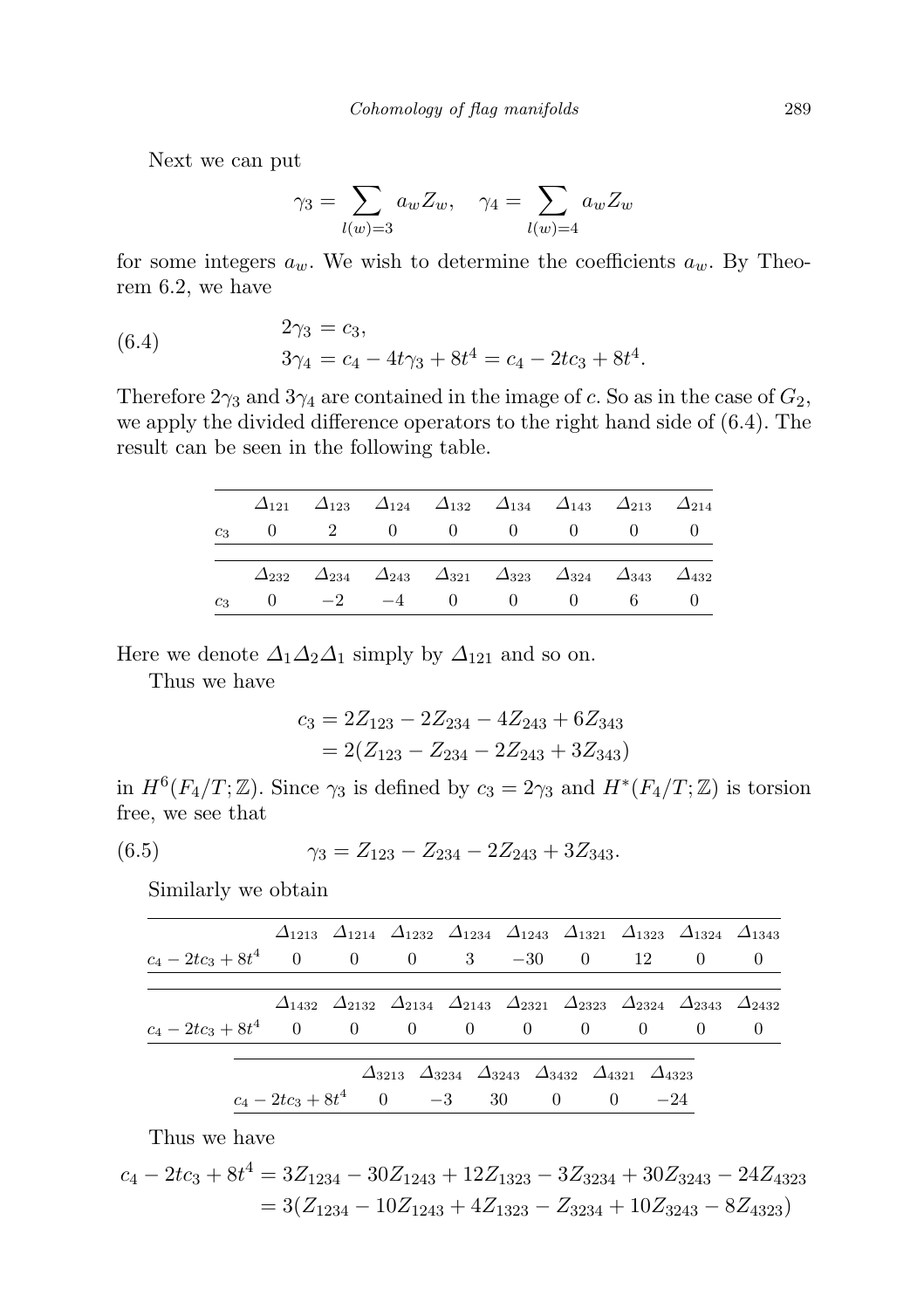in  $H^8(F_4/T; \mathbb{Z})$ . Since  $\gamma_4$  is defined by  $c_4 - 2tc_3 + 8t^4 = 3\gamma_4$  and  $H^*(F_4/T; \mathbb{Z})$ is torsion free, we see that

$$
(6.6) \qquad \gamma_4 = Z_{1234} - 10Z_{1243} + 4Z_{1323} - Z_{3234} + 10Z_{3243} - 8Z_{4323}.
$$

Unfortunately, from (6.5) and (6.6), we cannot decide which Schubert classes are indecomposable. This leads us to the use of the Giambelli formula. We need the following data.

(1) A set of positive roots of  $F_4$  is given by

$$
\Delta^{+} = \left\{ \begin{array}{l} t_{i} \pm t_{j} \ (1 \leq i < j \leq 4), \\ t_{i} \ (1 \leq i \leq 4), \ \frac{1}{2}(t_{1} \pm t_{2} \pm t_{3} \pm t_{4}) \end{array} \right\}.
$$

(2) The longest element  $w_0$  of the Weyl group  $W(F_4)$  is given by

 $w_0 = s_1 s_2 s_1 s_3 s_2 s_1 s_3 s_2 s_3 s_4 s_3 s_2 s_1 s_3 s_2 s_3 s_4 s_3 s_2 s_1 s_3 s_2 s_3 s_4.$ 

Then, using the Giambelli formula (Theorem 3.3), we obtain the following result.

LEMMA 6.4. In  $(6.5)$  and  $(6.6)$ , each Schubert class is expressed in terms of  $t_i$   $(1 \leq i \leq 4), t, \gamma_3, \gamma_4$  as follows:

$$
Z_{123} = \gamma_3 - 2t_1^3 + 3t_1^2t - 2t_1t^2,
$$
  
\n
$$
Z_{234} = -t_1^3,
$$
  
\n
$$
Z_{243} = -2t_1^3 + 3t_1^2t - t_1t^2,
$$
  
\n
$$
Z_{343} = -t_1^3 + t_1^2t,
$$
  
\n
$$
Z_{1234} = -\gamma_4 + (t_1 - 2t)\gamma_3 + t_1^3t - t_1^2t^2 + 3t^4,
$$
  
\n
$$
Z_{1243} = \gamma_4 + (-2t_1 + 2t)\gamma_3 + 2t_1^4 - 4t_1^3t + 3t_1^2t^2 - 3t^4,
$$
  
\n
$$
Z_{1323} = -\gamma_4 - t\gamma_3 + 2t_1^4 - 4t_1^3t + 4t_1^2t^2 - 2t_1t^3 + 3t^4,
$$
  
\n
$$
Z_{3234} = \gamma_4 + (-t_1 + 2t)\gamma_3 + t_1^4 - t_1^3t + t_1^2t^2 - 3t^4,
$$
  
\n
$$
Z_{3243} = t_1^4 - 2t_1^3t + t_1^2t^2,
$$
  
\n
$$
Z_{4323} = -\gamma_4 + (2t_1 - 2t)\gamma_3 - t_1t^3 + 3t^4.
$$

In particular,  $Z_{123}$  and  $Z_{1234}$  are indecomposable in the ring  $H^*(F_4/T; \mathbb{Z})$ .

Consequently, we obtain the following result.

PROPOSITION 6.5. In Theorem 6.2, the relation between the ring generators  $\{t_1, t_2, t_3, t_4, t, \gamma_3, \gamma_4\}$  and the Schubert classes is given by

$$
t_1 = -Z_4,
$$
  
\n
$$
t_2 = Z_1 - Z_4,
$$
  
\n
$$
t_3 = -Z_1 + Z_2 - Z_4,
$$
  
\n
$$
t_4 = -Z_2 + 2Z_3 - Z_4,
$$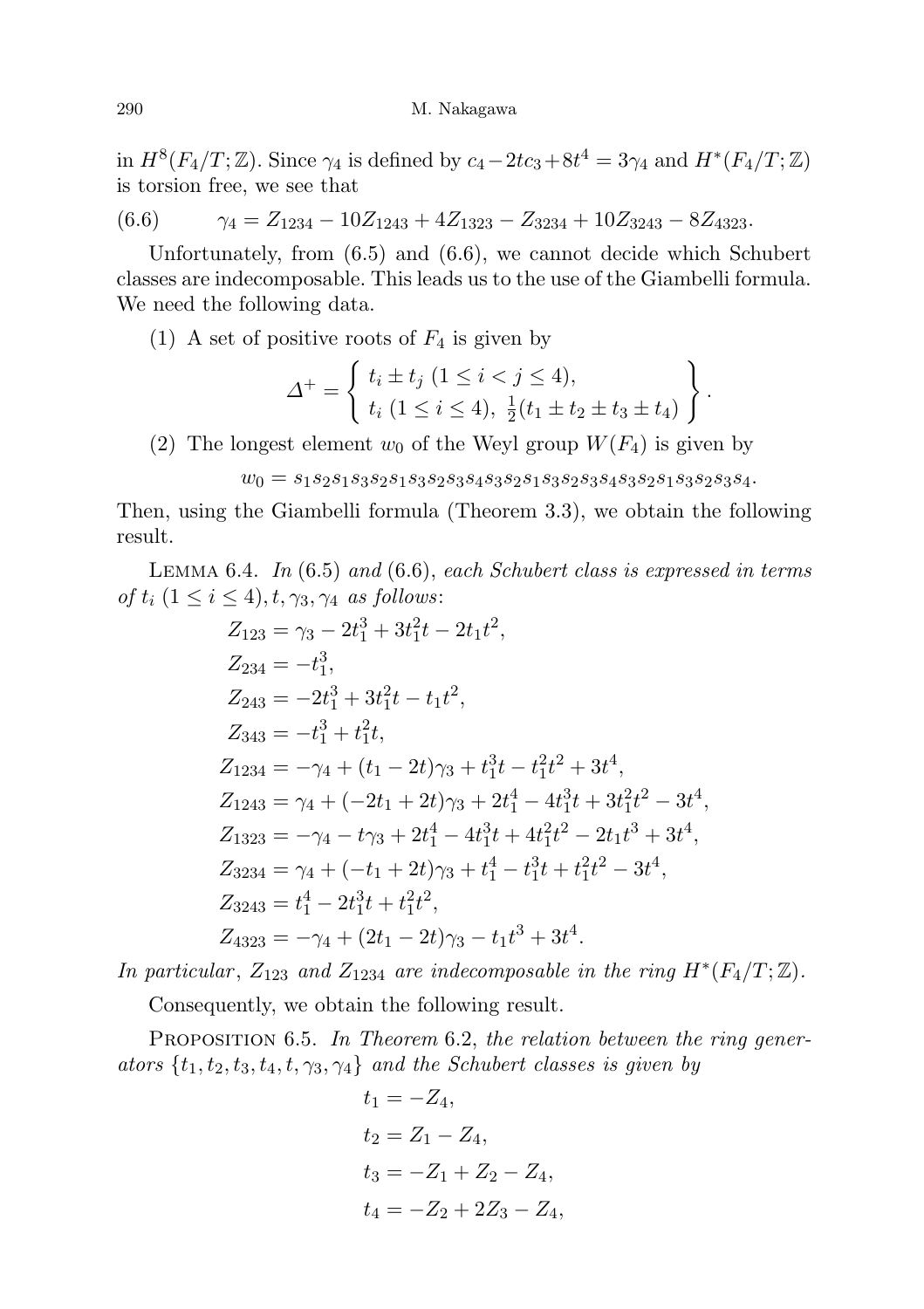$$
t = Z_3 - 2Z_4,
$$
  
\n
$$
\gamma_3 = Z_{123} - Z_{234} - 2Z_{243} + 3Z_{343},
$$
  
\n
$$
\gamma_4 = Z_{1234} - 10Z_{1243} + 4Z_{1323} - Z_{3234} + 10Z_{3243} - 8Z_{4323}.
$$

Furthermore,

$$
Z_{123} = \gamma_3 - 2t_1^3 + 3t_1^2t - 2t_1t^2,
$$
  
\n
$$
Z_{1234} = -\gamma_4 + (t_1 - 2t)\gamma_3 + t_1^3t - t_1^2t^2 + 3t^4,
$$

and we can take  $Z_1, Z_2, Z_3, Z_4, Z_{123}, Z_{1234}$  as the ring generators of  $H^*(F_4/T; \mathbb{Z}).$ 

7. The Chow rings of  $SO(n)$ ,  $Spin(n)$ ,  $G_2$  and  $F_4$ . In this section, using our description of the integral cohomology rings of the flag manifolds of types  $B_n, D_n, G_2$  and  $F_4$  (see Sections 4–6) and a remark of Grothendieck, we compute the Chow rings of the corresponding complex algebraic groups.

As in Section 2, let K be a compact simply connected simple Lie group, T its maximal torus,  $G = K^{\mathbb{C}}$  the complexification of K and B a Borel subgroup of G containing T. Let  $A^i(\cdot)$  denote the Chow group of codimension i cycles up to rational equivalence and  $A(\cdot) = \bigoplus_{i \geq 0} A^i(\cdot)$ . Given any character  $\chi$  of B, that is, a homomorphism of B into  $\overline{\mathbb{C}}^{\times}$ , we have the associated line bundle  $L_{\chi}$  over  $G/B$ , which defines an element of  $A^1(G/B)$ , denoted by  $c(\chi)$ . This induces a homomorphism

$$
c: \widehat{B} \to A^1(G/B),
$$

where  $\widehat{B}$  denotes the character group of B. Extending this homomorphism c by multiplicativity to the symmetric algebra  $S(\widehat{B})$  of  $\widehat{B}$ , one obtains a homomorphism

(7.1) 
$$
c: S(\widehat{B}) \to A(G/B),
$$

which is also called the *characteristic homomorphism*.

Then Grothendieck's remark  $([9, p. 21,$  Remarques  $2^{\circ}]$  allows us to obtain  $A(G)$  as the quotient of  $A(G/B)$  by the ideal generated by  $c(\widehat{B})$ . Denote by  $T_G$ :  $A(G/B) \to A(G)$  the canonical map onto the quotient. It is known ([9, Lemme 10]) that the Chow ring  $A(G/B)$  of  $G/B$  is isomorphic to the integral cohomology ring  $H^*(G/B;\mathbb{Z})$  of  $G/B$ . Under this isomorphism, the Schubert variety  $X_{w_0w}$  corresponds to the Schubert class  $Z_w$  and the above characteristic homomorphism (7.1) coincides with the characteristic homomorphism  $(2.1)$ .

Thus, in order to determine the Chow ring  $A(G)$ , we need only compute the quotient ring of  $H^*(K/T;\mathbb{Z})$  by the ideal generated by  $c(H^2(BT;\mathbb{Z}))$ . Since K is assumed to be simply connected,  $H^2(BT;\mathbb{Z}) \cong H^2(K/T;\mathbb{Z})$ . Therefore we compute the quotient ring  $H^*(K/T;\mathbb{Z})/(H^2(K/T;\mathbb{Z}))$ . We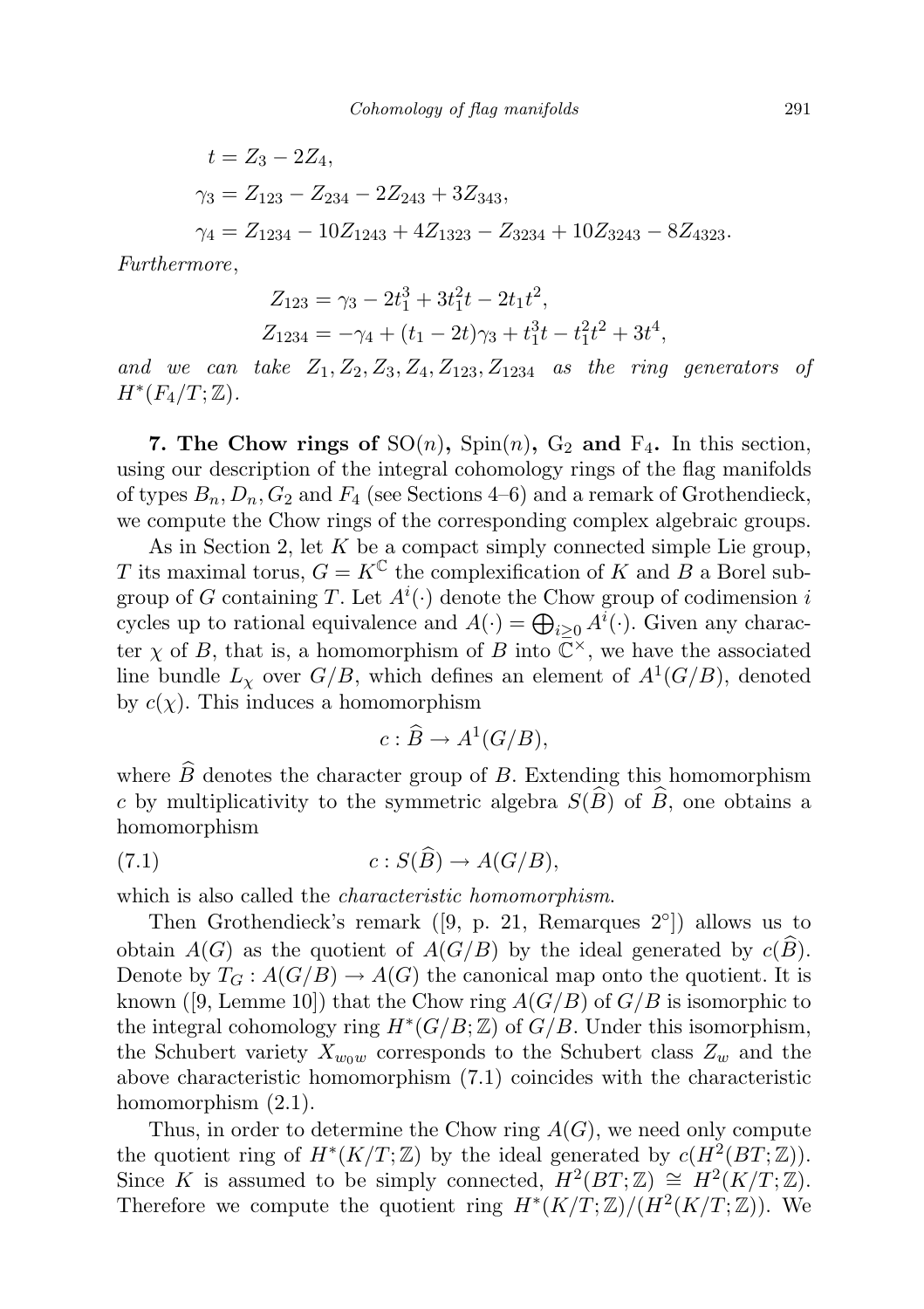292 M. Nakagawa

will show how to do this for  $F_4$ . By Theorem 6.2, we have

$$
H^*(F_4/T; \mathbb{Z})/(t_1, t_2, t_3, t_4, t) = \mathbb{Z}[\gamma_3, \gamma_4]/(2\gamma_3, 3\gamma_4, \gamma_3^2, \gamma_4^3).
$$

Taking Proposition 6.5 into account, we can replace  $\gamma_3, \gamma_4$  with  $Z_{123}, Z_{1234}$ respectively. Thus we obtain the following

THEOREM 7.1. If G is of type  $F_4$ , we have

 $A(\mathbf{F}_4) = \mathbb{Z}[X_3, X_4]/(2X_3, 3X_4, X_3^2, X_4^3),$ 

where  $X_3$  (resp.  $X_4$ ) is the image under  $T_G$  of the element of  $A(G/B)$  defined by the Schubert variety  $X_{w_0s_1s_2s_3}$  (resp.  $X_{w_0s_1s_2s_3s_4}$ ).

In a similar way, we can compute the Chow rings of  $SO(n)$ ,  $Spin(n)$ and G2. The results are summarized as follows.

THEOREM 7.2. If G is of type  $B_n$   $(SO(2n + 1)$  or  $Spin(2n + 1))$  and  $x_i$   $(1 \leq i \leq n)$  is the element of  $A(G/B)$  defined by the Schubert variety  $X_{w_0 s_{n-i+1} \cdots s_{n-1} s_n}$ . Then

$$
A(\text{SO}(2n+1)) = \mathbb{Z}[X_1, X_3, X_5, \dots, X_{2[(n+1)/2]-1}]/(2X_i, X_i^{p_i}),
$$
  

$$
A(\text{Spin}(2n+1)) = \mathbb{Z}[X_3, X_5, \dots, X_{2[(n+1)/2]-1}]/(2X_i, X_i^{p_i}),
$$

where

$$
p_i = 2^{\lfloor \log_2(n/i) \rfloor + 1}, \quad X_i = T_G(x_i).
$$

THEOREM 7.3. If G is of type  $D_n$  (SO(2n) or Spin(2n)) and  $x_1$  (resp.  $x_i$   $(2 \leq i \leq n-1)$  is the element of  $A(G/B)$  defined by the Schubert variety  $X_{w_0 s_n}$  (resp.  $X_{w_0 s_{n-i} \dots s_{n-2} s_n}$   $(2 \le i \le n-1)$ ), then

$$
A(SO(2n)) = \mathbb{Z}[X_1, X_3, X_5, \dots, X_{2[n/2]-1}]/(2X_i, X_i^{p_i}),
$$
  

$$
A(Spin(2n)) = \mathbb{Z}[X_3, X_5, \dots, X_{2[n/2]-1}]/(2X_i, X_i^{p_i}),
$$

where

$$
p_i = 2^{\lfloor \log_2 \frac{n-1}{i} \rfloor + 1}, \quad X_i = T_G(x_i).
$$

THEOREM 7.4. If  $G$  is of type  $G_2$ , we have

$$
A(\mathcal{G}_2) = \mathbb{Z}[X_3]/(2X_3, X_3^2),
$$

where  $X_3$  is the image under  $T_G$  of the element of  $A(G/B)$  defined by the Schubert variety  $X_{w_0s_1s_2s_1}$ .

We observe that our results obtained in this section agree with those of Marlin [13].

## References

[1] I. N. Bernstein, I. M. Gelfand and S. I. Gelfand, Schubert cells, and the cohomology of the spaces  $G/P$ , in: London Math. Soc. Lecture Note Ser. 69, Cambridge Univ. Press, 1982, 115–140.